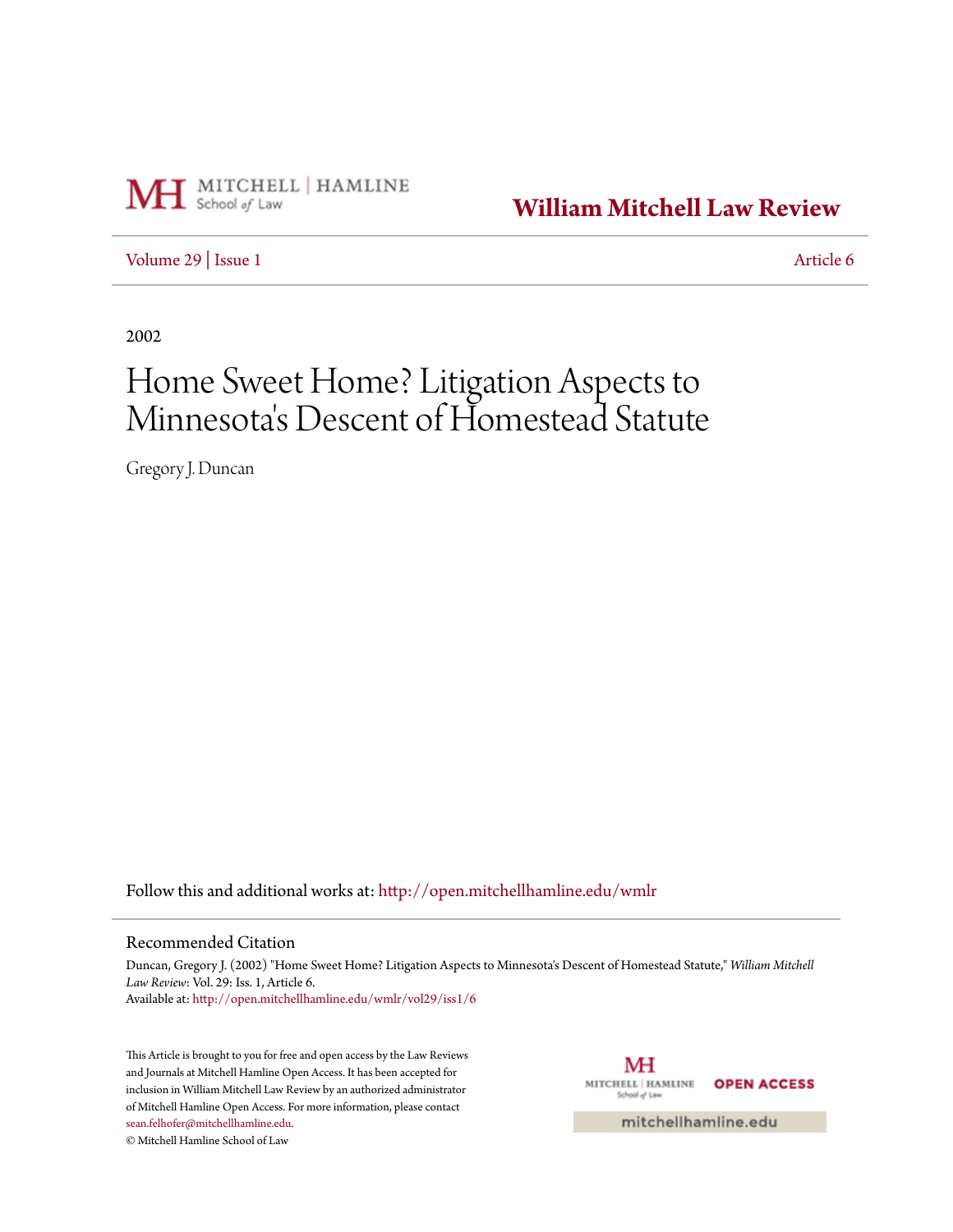1

# **HOME SWEET HOME? LITIGATION ASPECTS TO MINNESOTA'S DESCENT OF HOMESTEAD STATUTE**

# Gregory J. Duncan†

| I.   |                                                                              |     |
|------|------------------------------------------------------------------------------|-----|
| H.   |                                                                              |     |
|      | $\boldsymbol{A}$ .                                                           |     |
|      | Dower and Homestead Rights Historically188<br>В.                             |     |
|      | Homestead Defined: "Owned and Occupied"190<br>$\mathcal{C}$ .                |     |
|      | The Homestead Allowance Under the Uniform Probate<br>D.                      |     |
|      |                                                                              |     |
|      | Treatment of the Homestead in Other States194<br>$F_{\cdot}$                 |     |
| III. | LITIGATING THE ISSUE OF WHAT CONSTITUTES THE                                 |     |
|      |                                                                              |     |
|      | А.                                                                           |     |
|      | To Whose Homestead Does the Statute Refer: Spouses<br>$B_{\cdot}$            |     |
|      |                                                                              |     |
|      | $\mathcal{C}$ .                                                              |     |
|      | D.                                                                           |     |
| IV.  | AVOIDING LITIGATION OVER THE HOMESTEAD 210                                   |     |
|      | Antenuptial and Postnuptial Contracts: Minn. Stat. §<br>А.                   |     |
|      |                                                                              | 210 |
|      | Waiver of Right to Elect and of Other Rights: Minn. Stat.<br>В.              |     |
|      |                                                                              |     |
|      | <i>Miscellaneous Considerations for the Practitioner213</i><br>$\mathcal{C}$ |     |
| V.   | A PROPOSAL FOR AN EXPANDED DEFINITION OF                                     |     |
|      |                                                                              |     |
|      | А.                                                                           |     |
|      | В.                                                                           |     |
| VI.  |                                                                              |     |
|      |                                                                              |     |

<sup>†</sup> Mr. Duncan is an attorney with the Minneapolis law firm of Maser & Amundson, P.A., practicing primarily in the areas of probate, trust and elder law litigation. Mr. Duncan has also been an adjunct professor in the legal writing program at William Mitchell College of Law.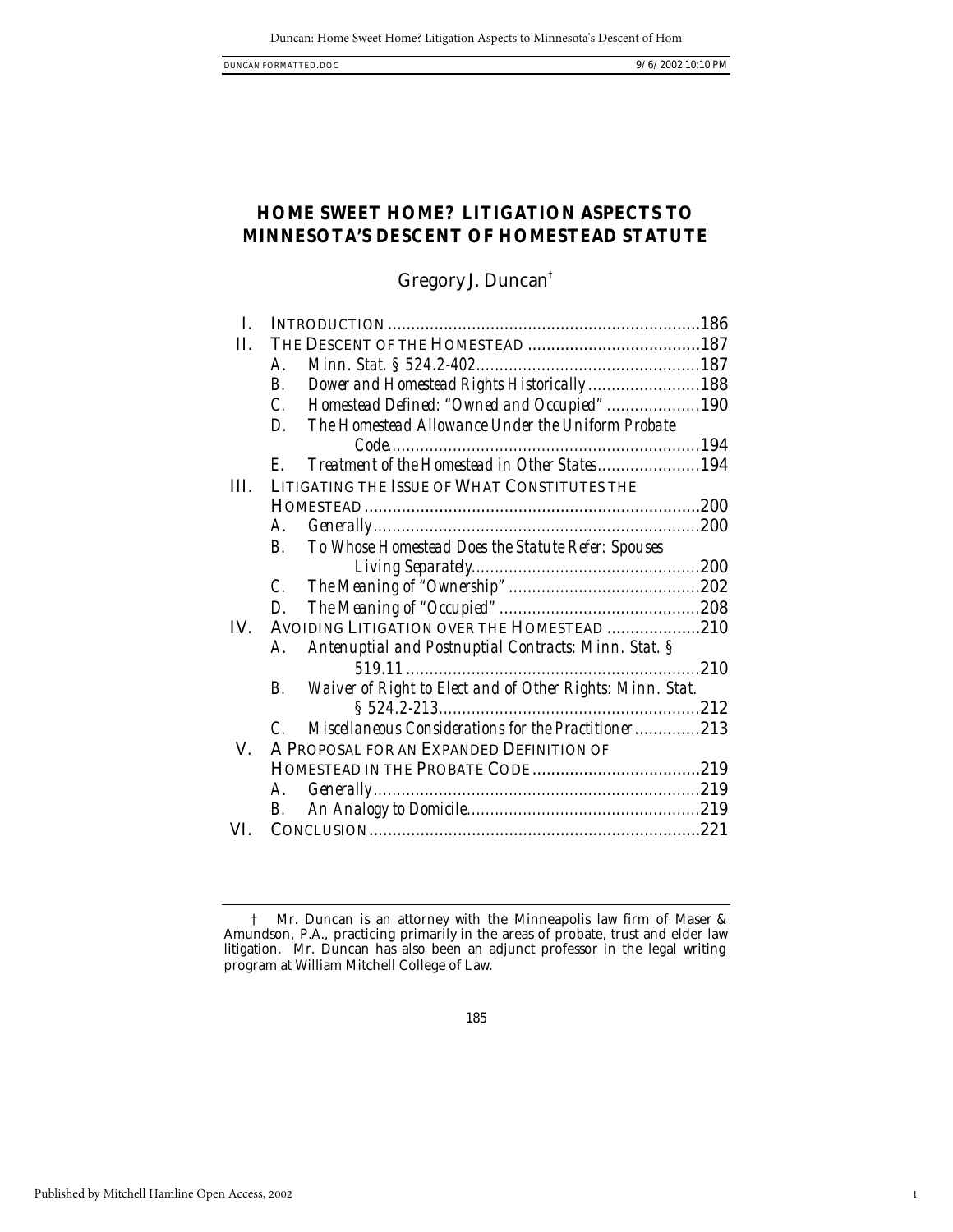# I. INTRODUCTION

Imagine a spouse, shortly after his wife's death, learning from the trustee of his wife's revocable trust that the home in which she lived for twenty years, and in which the couple lived for fifteen years after their marriage, was not considered by the trustee to be the deceased wife's homestead and that he needs to move out. Although the husband is speechless, the trustee calmly explains that, prior to marriage, the wife transferred her house into a revocable trust, which leaves the home to her children from a previous marriage. The trustee continues that, because the trustee owned the house at the wife's death, the home is not considered the wife's homestead under the descent statute. Further, the trustee says the fact that the wife was a resident of a nursing home for the last year of her life means that she also did not occupy the home, another necessary requirement for defining a homestead. The outraged husband seeks out an attorney to litigate the issue of whether he is entitled to remain in the home that he and his wife shared during their marriage.

Imagine next a younger couple who marry after living in and owning their own homes. The couple resides in the wife's house while they completely remodel the husband's home. The husband dies unexpectedly in a car accident, but the couple had not yet taken up residence in the husband's home, and the husband had not changed his will that left everything to his parents and siblings, the husband had not transferred his home into joint tenancy with his wife. The personal representative of the husband's estate informs the wife that she is not entitled to the home she and her late husband had spent countless hours remodeling, and where they intended to live, because the house was uninhabitable and therefore not capable of being occupied by the husband as his homestead. In any event, the personal representative says, the husband could only have one homestead so it must be the wife's house where he was living at death.

Most married couples acquire and own their homes in the traditional manner. They buy it together during the marriage and own it in joint tenancy. However, with the increasing frequency of second marriages, marriages that occur later in life and after significant wealth accumulation, the possibility of these hypothetical scenarios actually coming into the legal practitioner's door is not as remote as it may seem. Further, these cases present practitioners with a more complicated issue than it may seem at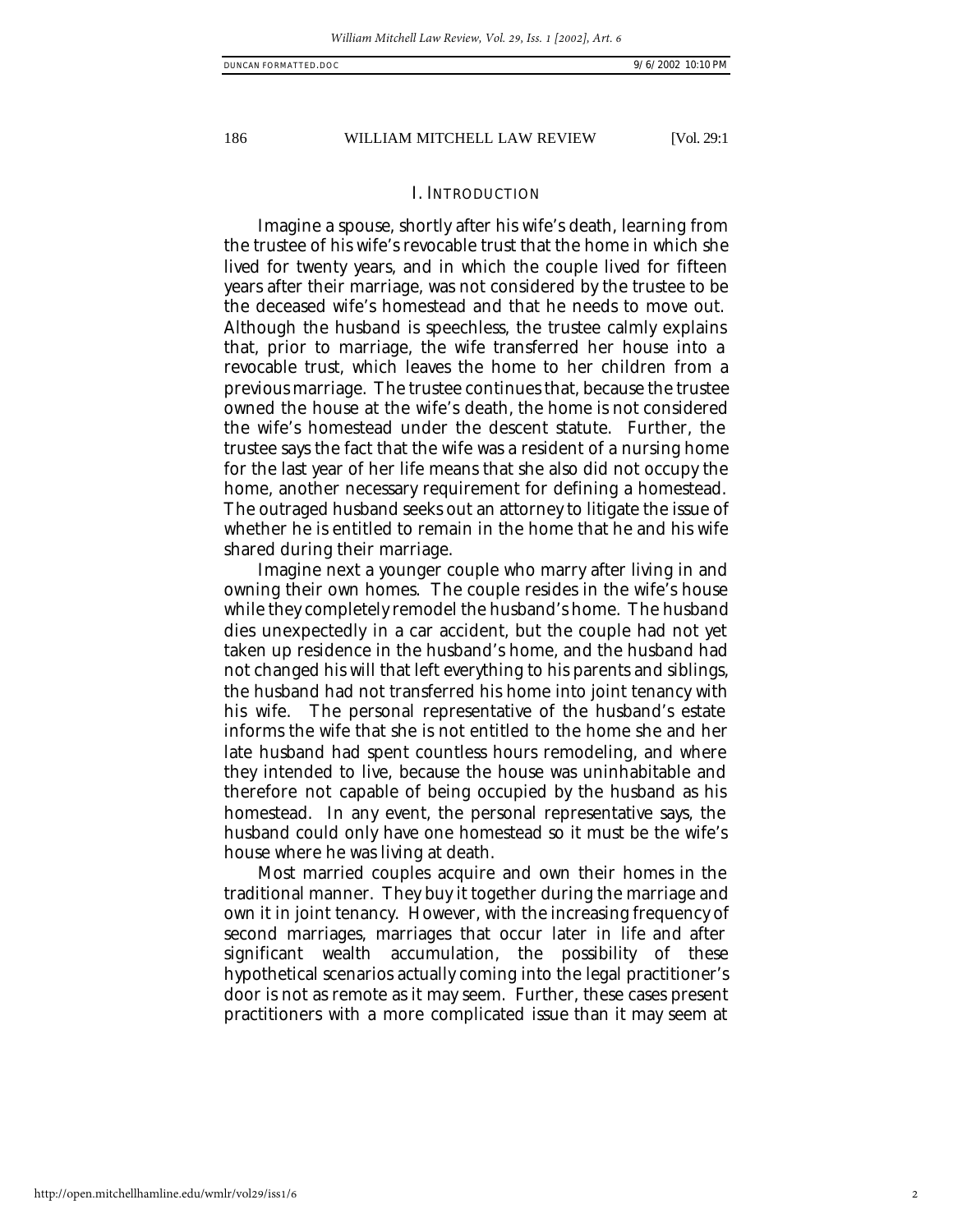first blush because of the lack of a clear and specific definition of the term "homestead," as it is used in the descent of homestead statute. The difficulty is not in defining the term homestead, as it is well settled that it is a dwelling owned and occupied by the decedent at his or her death.<sup>1</sup> Rather, the difficulty is in ascertaining, with a sufficient degree of certainty to avoid protracted and expensive litigation, what it means to "own or occupy" a dwelling for purposes of creating a homestead. Prior to analyzing the issues that may arise in the litigation of ownership and occupation, it is necessary to examine what existing law holds with respect to the descent of the homestead.

# II. THE DESCENT OF THE HOMESTEAD

# *A. Minn. Stat. § 524.2-402*

In Minnesota, the homestead descends to the surviving spouse, regardless of any testamentary or other disposition, if there are no surviving descendants of the decedent.<sup>2</sup> If there are surviving descendants of the decedent, then the homestead descends to the surviving spouse for life and the remainder in equal shares to the decedent's descendants by representation.<sup>3</sup> Specifically, the relevant portions of the descent of homestead statute provide as follows:

(a) If there is a surviving spouse, the homestead, including a manufactured home which is the family residence, descends free from any

<sup>1</sup>*. See infra* notes 20-47 and accompanying text.

<sup>2</sup>*. See* MINN. STAT. § 524.2-402 (2000). A comment should be made about when a person is a decedent's surviving spouse. Minnesota Statutes section 524.2- 802 provides that when a marriage to a decedent has been dissolved or annulled then the person is not a surviving spouse. However, this same statute provides that "[a] decree of separation which does not terminate the status of husband and wife is not a dissolution of marriage for purposes of this section." Based upon this provision, the Minnesota Court of Appeals held that a decedent's estranged wife was his "surviving spouse" and, therefore, was entitled to her elective share even though (1) the estranged wife and decedent were separated, (2) the decedent had led the wife to believe that they were divorced when, in fact, they had not been divorced, and (3) the wife had remarried even though she had not been divorced. *See In re* Estate of Kueber, 390 N.W.2d 22, 23-24 (Minn. Ct. App. 1986). The court further denied the personal representative's argument that equitable principles should preclude decedent's estranged wife from taking her elective share. *Id.* at 24.

<sup>3</sup>*.* MINN. STAT. § 524.2-402(a)(2).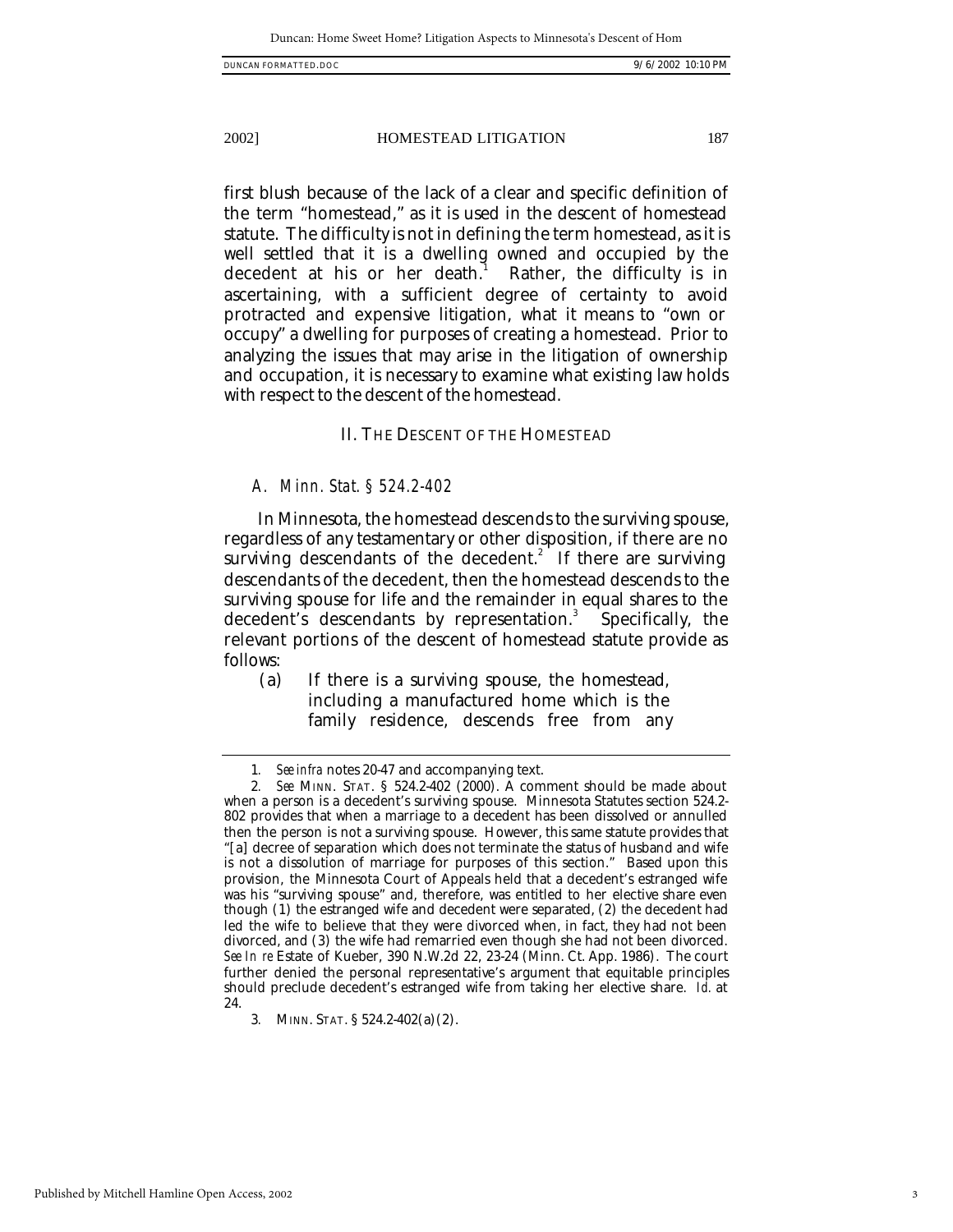testamentary or other disposition of it to which the spouse has not consented in writing or as provided by law, as follows:

- 1) if there is no surviving descendant of decedent, to the spouse; or
- 2) if there are surviving descendants of decedent, then to the spouse for the term of the spouse's natural life and the remainder in equal shares to the decedent's descendants by representation.
- (b) If there is no surviving spouse and the homestead has not been disposed of by will it descends as other real estate. . . . 4

Minnesota's descent of homestead statute does not provide a definition of the word "homestead;" however the following discussion will address what courts have interpreted to be the meaning of homestead under the homestead descent statute.<sup>5</sup>

#### *B. Dower and Homestead Rights Historically*

Legal protection for the rights of a surviving spouse and children arise out of a surviving spouse's right to a dower or curtesy interest in the deceased spouse's lands, to which homestead rights closely resemble.<sup>6</sup> Dower and curtesy rights in Minnesota vested in fee, to the surviving spouse, a one-third interest in all real property owned by the deceased spouse at his death, with the residue being vested in equal shares to the decedent's children.<sup>7</sup> These rights were in addition to the right of a surviving spouse to the homestead or to a life estate in the homestead.<sup>8</sup> Dower and curtesy rights have been abolished in Minnesota,<sup>9</sup> but the right to an interest in homestead continues. This right was first statutorily created in 1876.<sup>10</sup> In 1878, the statute was amended to read:

The surviving spouse or husband shall also be entitled to hold for the term of his or her natural life, free from all claims on account of the debts of the deceased, the

<sup>4</sup>*. Id.*

<sup>5</sup>*. Id.*

<sup>6</sup>*. See In re* Wightman, 31 Minn. 168, 169, 17 N.W. 280, 280 (1883).

<sup>7</sup>*.* Snortum v. Snortum, 155 Minn. 230, 233, 193 N.W. 304, 306 (1923).

<sup>8</sup>*. Id.*

<sup>9</sup>*.* 1925 Minn. Laws 174 § 2.

<sup>10</sup>*.* 1876 Minn. Laws 37 § 1.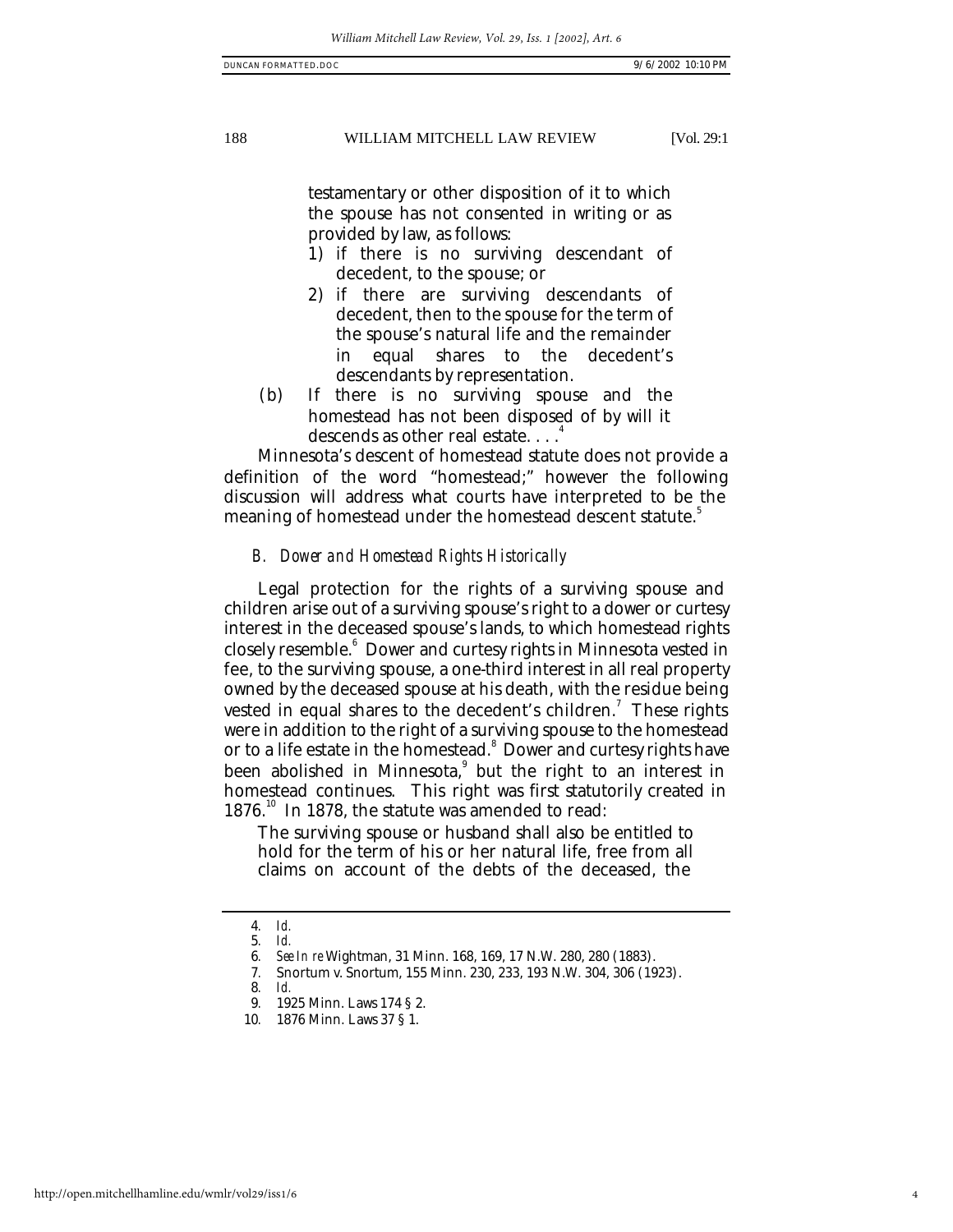homestead of such deceased, as such homestead may be defined in the statutes relating to homestead exemptions.

The statute, as newly amended in 1878, specifically referenced the exemption statute for a definition of what constituted a homestead under the descent statute and courts were directed to look to the exemption statute for guidance. $^{\rm 12}$  Courts at that time found that a homestead was a dwelling that was owned and occupied by the person claiming the homestead.<sup>13</sup> The current version of the descent of homestead statute does not refer to the exemption statute for the definition of what constitutes a homestead, and therefore, homestead under the descent statute is not defined. $14$ 

By 1894, the homestead statute had been amended again and provided, in substance, for the same rights that a surviving spouse with children has under the current statute.<sup>15</sup> In particular, the law in 1894 provided that the homestead descended free from any testamentary devise or other disposition to which the spouse had not consented in writing and was free from all debt.<sup>16</sup> Further, the homestead descended to the surviving spouse for the term of his or her natural life, and the remainder to the decedent's children or grandchildren by right of representation.<sup>17</sup> As the Minnesota Supreme Court noted, these early descent of homestead statutes were a departure from previous legislative policy and designed to provide for the surviving spouse and to preserve the homestead for the children, notwithstanding the will of the decedent.<sup>18</sup> Therefore, the rights of a surviving spouse and surviving children to an interest in the homestead has a long-standing history in Minnesota. Despite this history, there are surprisingly few cases discussing what constitutes a decedent's homestead or what it means to own and occupy a dwelling for homestead purposes. Examination of the potentially litigious issues involving the descent

<sup>11.</sup> MINN. GEN. ST. c. 46, § 2 (1878). *In re* Baillif's Estate, 40 Minn. 172, 173, 41 N.W. 1059, 1059 (1889)(discussing whether the house and lot qualified as a homestead "within the meaning of section 2, c. 46, Gen. St. 1878").

<sup>12</sup>*. In re* Baillif's Estate, 40 Minn. at 173, 41 N.W. at 1059.

<sup>13</sup>*. Id.* at 173, 41 N.W. at 1059. *See also* MINN. GEN. ST. c. 68 § 1 (1878).

<sup>14</sup>*. See supra* notes 3-5 and accompanying text.

<sup>15</sup>*. See* MINN. GEN. ST. § 4470 (1894). *See also* Schacht v. Schacht, 86 Minn. 91, 92, 90 N.W. 127, 128 (1902). *Cf.* MINN. STAT. § 524.2-402.

<sup>16</sup>*.* MINN. GEN. ST. § 4470 (1894).

<sup>17</sup>*. Id.*

<sup>18</sup>*. Schacht*, 86 Minn. at 94, 90 N.W. at 129.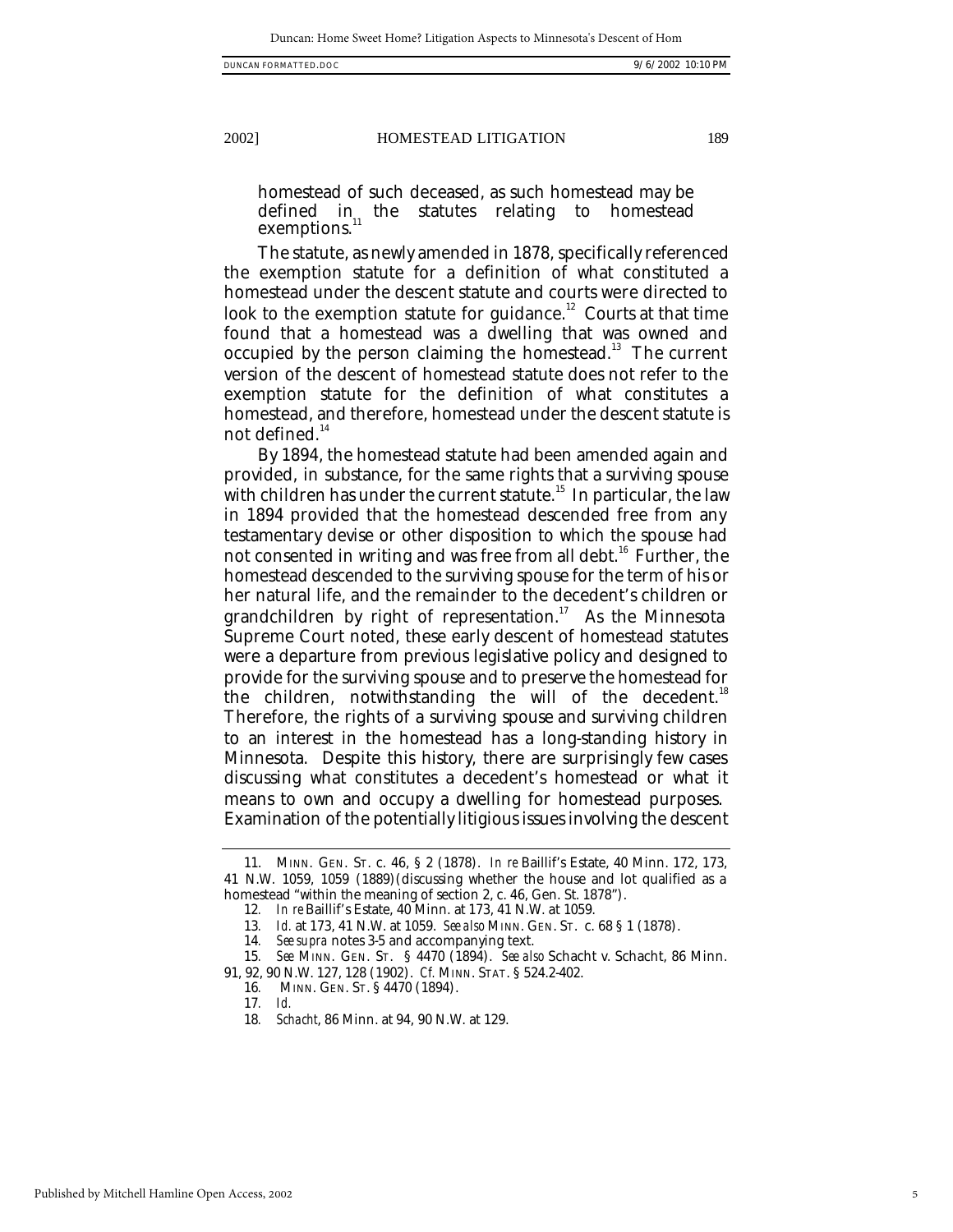of a homestead requires an understanding of existing case law and attempts by Minnesota courts to define the meaning of homestead in a variety of contexts.

# *C. Homestead Defined: "Owned and Occupied"*

There is no explicit definition of the word homestead contained within the descent of homestead statute.<sup>19</sup> However, the homestead statute does indicate that a homestead includes a "manufactured home which is the family residence."<sup>20</sup> However, the Minnesota Court of Appeals has made it very clear that the phrase "family residence" contained in the statute is of no import to non-mobile dwellings, and that this phrase is simply a recognition by the legislature that manufactured homes may be homesteads.<sup>21</sup> Further, the court of appeals has held that a Further, the court of appeals has held that a property's status as a family residence is irrelevant under the descent of homestead statute.<sup>22</sup>

The court of appeals in *Cleys v. Cleys,* one of the few cases to address the definition of a homestead for purposes of the descent statute, looked to Minnesota's homestead exemption statute which protects a debtor's homestead from attachment and seizure.<sup>23</sup> Therefore, the court in *Cleys v. Cleys* adopted the homestead exemption definition that a house owned and occupied by a debtor as the debtor's dwelling place shall constitute the homestead of the debtor and the debtor's family.<sup>24</sup> However, simply stating that a homestead is one that is owned and occupied as a dwelling place does not end the inquiry. The court of appeals later held that "the test to determine if a house is 'owned and occupied' . . . is whether the ownership and occupancy affords "a 'significant "community connection" . . .' [that allows] the debtor and his or her family . . . to be self-sustaining."<sup>25</sup>

The facts in *Cleys v. Cleys* involved a decedent who resided in a resort during the tourist season, stayed at another property he

<sup>19</sup>*. See* MINN. STAT. § 524.2-402 (2000).

<sup>20</sup>*. Id.*

<sup>21</sup>*. See* Cleys v. Cleys, 363 N.W.2d 65, 70 (Minn. Ct. App. 1985).

<sup>22</sup>*. Id.* (citing St. Denis v. Mullen, 157 Minn. 266, 196 N.W. 258 (1923); Rux v. Adam, 143 Minn. 35, 172 N.W. 912 (1919); Murphy v. Renner, 99 Minn. 348, 109 N.W. 593 (1906)).

<sup>23</sup>*. See Cleys*, 363 N.W.2d at 70 (citing MINN. STAT. § 510.01 (1982)).

<sup>24</sup>*. See id.*

<sup>25</sup>*. Id.* (citing Denzer v. Prendergast, 267 Minn. 212, 218, 126 N.W.2d. 440, 444 (1964)).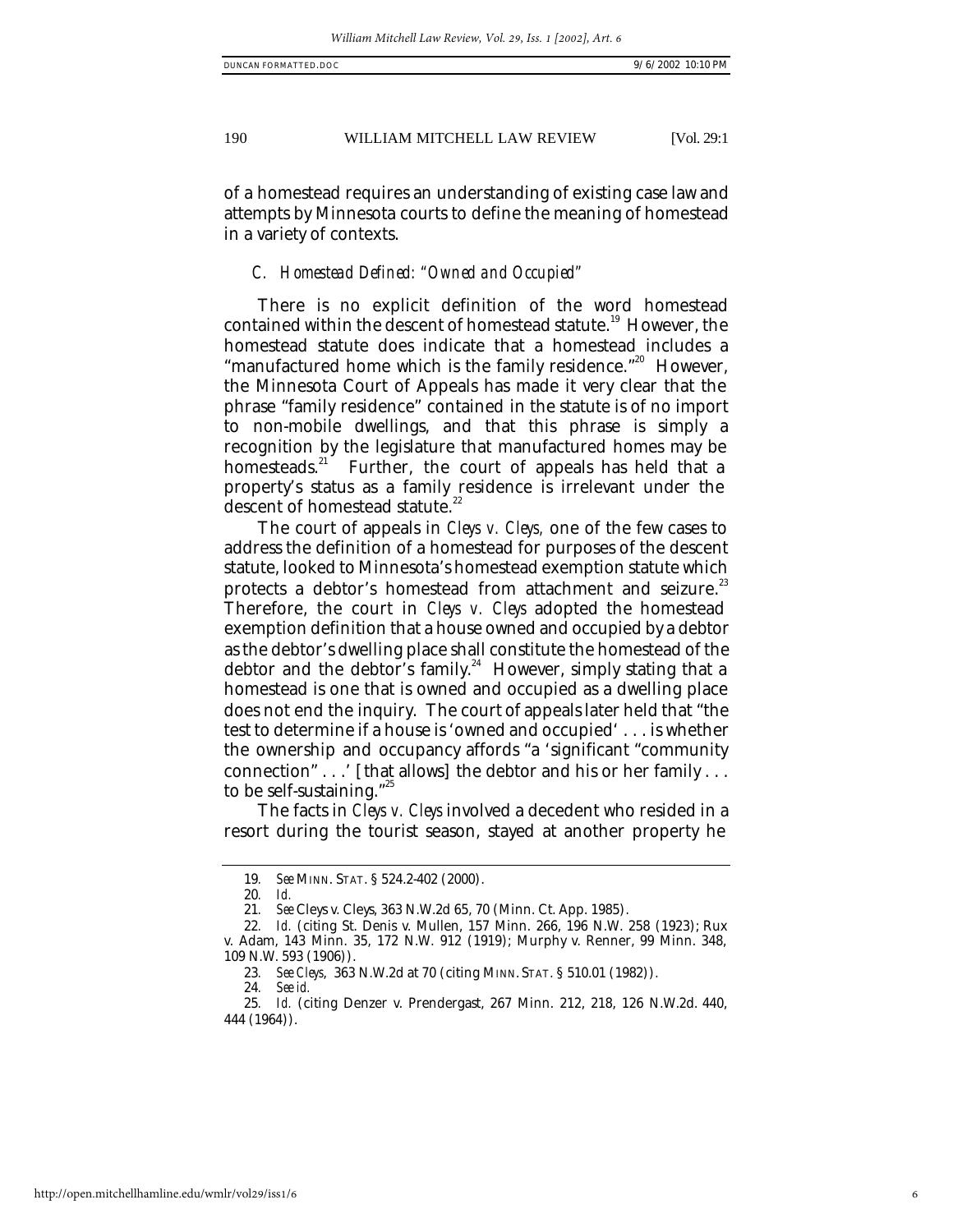owned for a couple of weeks in the fall and spring, and lived the rest of the year in his mother's home in Illinois.<sup>26</sup> The court upheld the decision that the resort property was the decedent's homestead by examining specific facts of the case: the decedent had occupied the main resort house for a substantial part of the year; maintained his personal effects there throughout the year; was living in the resort house when he entered the hospital before his death; maintained a Minnesota driver's license; filed Minnesota income taxes; and had made declarations that he believed the resort property to be his homestead.<sup>27</sup> In doing so, the court noted that the statute does not require uninterrupted physical presence at a dwelling in order to make it one's homestead.<sup>28</sup>

The court in *Cleys v. Cleys* also notes that another statute protects spousal interests in the homestead, specifically with reference to filing and recording conveyances made by one spouse without the consent of the other during the marriage.<sup>29</sup> This conveyance statute provides that one spouse may not convey the homestead during the marriage unless the other spouse consents in writing. $30^{\circ}$  A spouse may, however, convey property other than the homestead that is owned by that spouse without the consent of the other.<sup>31</sup> A deed of conveyance of the homestead by one spouse during the marriage without the other spouse's written consent is a nullity and is void. $32$  Since this conveyance statute only protects a spouse from inter vivos conveyances of the homestead that occur during the marriage, and is not relevant to conveyances made prior to the marriage or by a testamentary disposition after death, it is of little assistance in resolving disputes that may result after death as to the descent of the homestead.<sup>33</sup> However, the fact that this separate conveyance statute protects a spouse from unwanted transfers of the homestead during marriage underlies the principle noted by the Minnesota Supreme Court that these statutes are

<sup>26</sup>*. Id.* at 68.

<sup>27</sup>*. Id*.

<sup>28</sup>*. Id.* at 70.

<sup>29</sup>*. See Cleys,* 363 N.W.2d at 69-70. *See also* MINN. STAT. § 507.02 (2000) (stating the conveyance of homestead is "subject to the rights of the other spouse therein").

<sup>30.</sup> MINN. STAT. § 507.02*.*

<sup>31</sup>*. Id.*

<sup>32</sup>*. See* Rux v. Adam, 143 Minn. 35, 38, 172 N.W. 912, 914 (1919).

<sup>33</sup>*. See* MINN. STAT. § 507.02. An examination of restrictions on inter-vivos conveyances of the homestead during the marriage is beyond the scope of this article.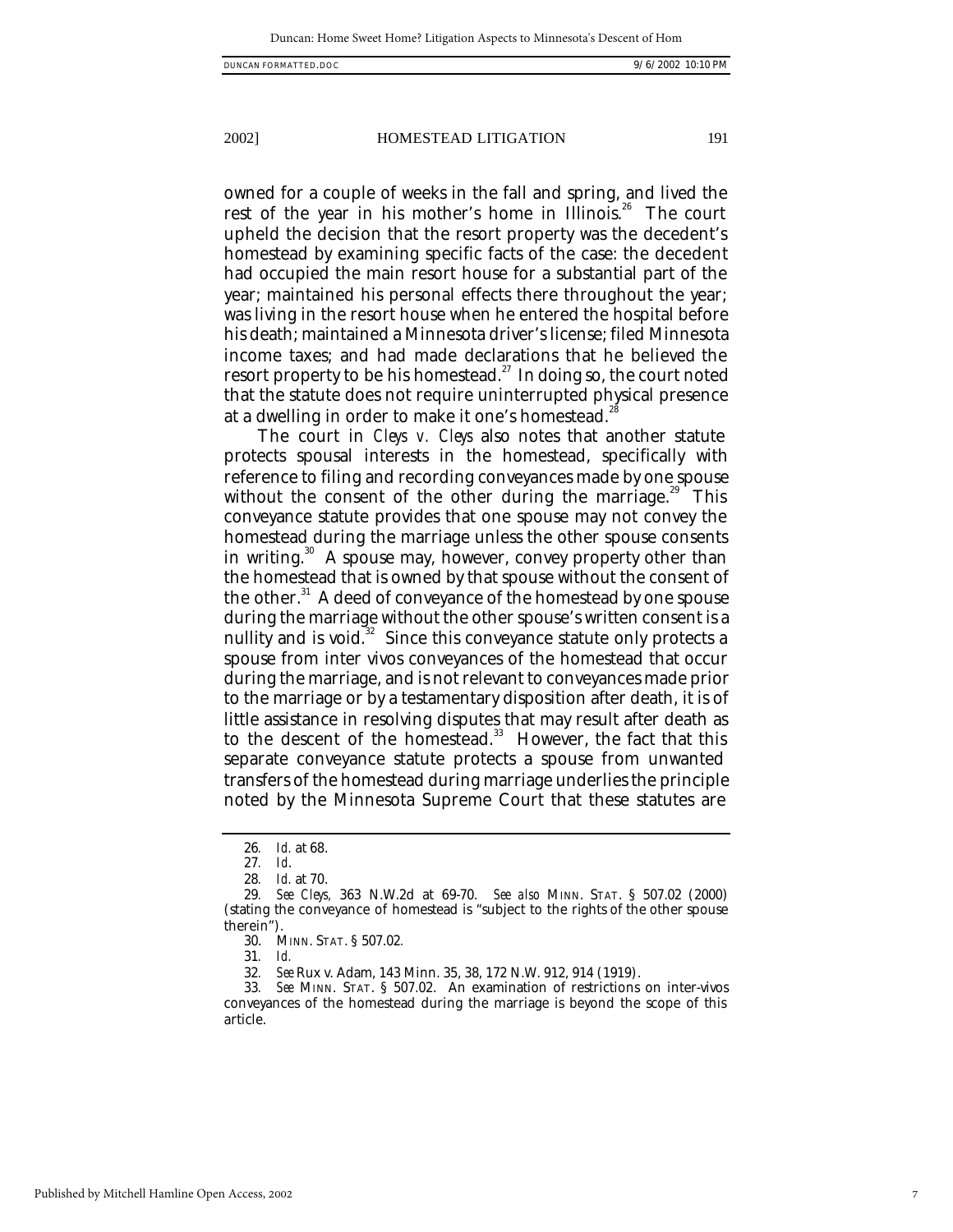designed "to preserve the homestead for the family even at the sacrifice of just demands."<sup>34</sup>

Although the court in *Cleys v. Cleys* held that the property's status as a family residence is irrelevant under the descent statute, clearly some significant physical presence by the decedent is necessary in order to qualify the dwelling as a homestead under the descent statute.<sup>35</sup> As the Minnesota Supreme Court noted in a 1898 decision, "[a]ctual occupancy, as distinguished from mere possession (which may be constructive), is the prominent idea associated with the word 'homestead.'"<sup>36</sup> However, the term "actual occupancy" must be reasonably construed and does not require constant physical presence at the dwelling.<sup>37</sup> In fact, a person's absence from a dwelling as a result of some casualty, for business or for pleasure has long been recognized not to constitute a removal, abandonment or a ceasing of occupancy of a dwelling for homestead purposes.<sup>38</sup> It has also been held that a parcel of property cannot be claimed as a homestead where a person never occupies the property as his residence, but rather occupied a rented dwelling as his regular place of abode.<sup>39</sup> Although the appellate courts of this state have never specifically stated that the intention of a decedent or owner to make a dwelling his or her homestead is a significant consideration, the implication is apparent in the courts' review of the facts of each case.<sup> $40$ </sup> For example, in *Clark v. Dewey,* the supreme court found it significant that the record amply reflected an intent by the owner to leave the premises and to never occupy it again as his home or place of abode.<sup>41</sup> It should also be noted that if the decedent leaves significant property, for example a farm, that the homestead rights

<sup>34</sup>*. See* Holden v. Farwell, Ozmun, Kirk & Co., 223 Minn. 550, 559, 27 N.W.2d 641, 646 (1947).

<sup>35</sup>*. See supra* notes 26-28 and accompanying text.

<sup>36</sup>*.* Clark v. Dewey, 71 Minn. 108, 110, 73 N.W. 639, 639-40 (1898).

<sup>37</sup>*. Id.* at 110, 73 N.W.2d at 640.

<sup>38</sup>*. Id.*

<sup>39</sup>*. See In re* Flanagan's Estate, 196 Minn. 140, 142, 264 N.W. 433, 434 (1936).

<sup>40</sup>*. See id. See also* Clark v. Dewey, 71 Minn. at 110-11, 73 N.W. at 640 and Cleys v. Cleys, 363 N.W.2d 65, 71 (Minn. Ct. App. 1985).

<sup>41</sup>*. See Clark*, 71 Minn. at 110-11, 73 N.W. at 640. It must be noted that this case did not involve the descent of homestead statute; but rather a forced sale to satisfy a judgment against the owner. *Id. at* 110, 73 N.W. at 639. There are very few cases in Minnesota that deal specifically with the concept of homestead under the descent statute, which is likely why the court in *Cleys v. Cleys* looked to the homestead exemption statute and associated case law in its analysis of the descent statute. *See supra* notes 19-31 and accompanying text.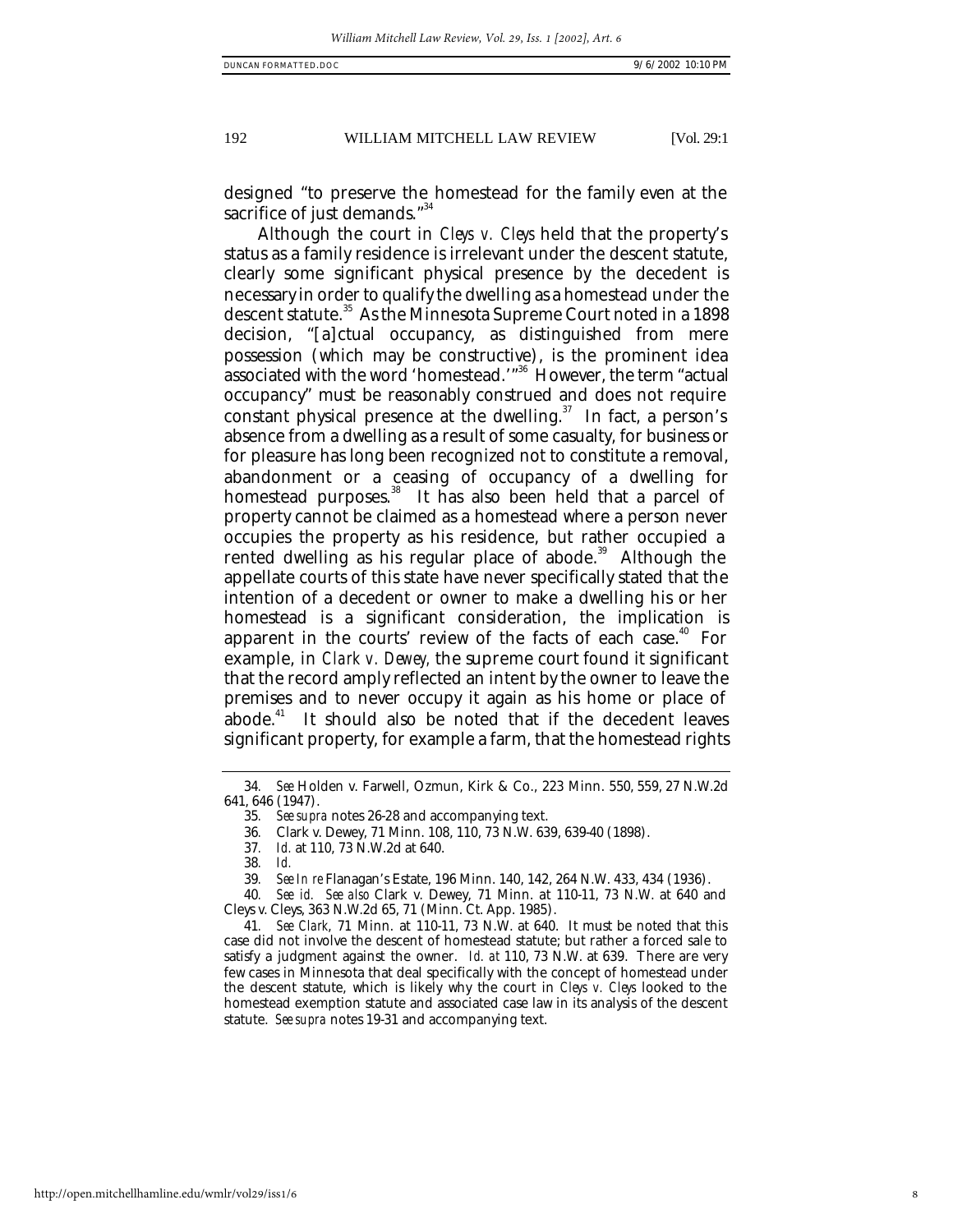of the surviving spouse are limited to the land which the decedent actually devoted to homestead purposes and that was actually occupied as the homestead at the time of death.<sup>42</sup>

Since the court of appeals, in its most recent and most relevant case, used the homestead debtor exemption statute in its analysis of what constitutes a homestead for purposes of the descent statute, a closer look at the exemption statute may provide guidance for how the courts may look at unresolved descent of homestead issues in the future. The homestead exemption statute specifically provides that if a debtor is married, the title to the homestead may be vested in either spouse and that "[a]ny interest in the land, whether legal or equitable, shall constitute ownership, within the meaning of this chapter."<sup>43</sup> Under this statute, the Minnesota Supreme Court has construed homestead interests liberally.<sup>44</sup> For example, in *Cargill*, a 160-acre farm, title to which was held by a family farm corporation (Hedge Farm, Inc.), the couple who farmed and had a house on the property was entitled to claim a homestead exemption in eighty acres of the farm upon which the party resided.<sup> $45$ </sup> This liberal construction of homestead has long been recognized in the State of Minnesota. In another case, the supreme court held that property held in trust by J for the benefit of his brother M, which was occupied by M as his residence, constituted M's homestead and he was deemed the actual owner of the property even though legal title was held by his brother J.<sup>46</sup>

Although a dispute may arise as to whether a dwelling and parcel of property are in fact a decedent's homestead, if homestead status is conferred, the interests in the homestead vest in the surviving spouse and surviving children immediately and absolutely upon the decedent's death and without any act on the survivors' part or the part of the probate court.<sup>47</sup>

<sup>42</sup>*. See* King v. McCarthy, 54 Minn. 190, 195, 55 N.W. 960, 961 (1893).

<sup>43.</sup> MINN. STAT. § 510.04 (2000).

<sup>44</sup>*. See* Cargill, Inc. v. Hedge, 358 N.W.2d 490, 492 (Minn. Ct. App. 1984), *aff'd*, 375 N.W.2d 477 (Minn. 1985).

<sup>45</sup>*. Id.* at 493.

<sup>46</sup>*. See* Jelinek v. Stepan, 41 Minn. 412, 43 N.W. 90 (1889).

<sup>47</sup>*. See In re* Lee, 171 Minn. 182, 185-86, 213 N.W. 736, 737 (1927); *In re* Walberg's Estate, 130 Minn. 462, 466, 153 N.W. 876, 878 (1915). Although these cases remain good law, under the present descent statute a surviving spouse must file a petition for her homestead rights or she will be deemed to consent to a contrary disposition of the homestead. *See* MINN. STAT. § 524.2-402.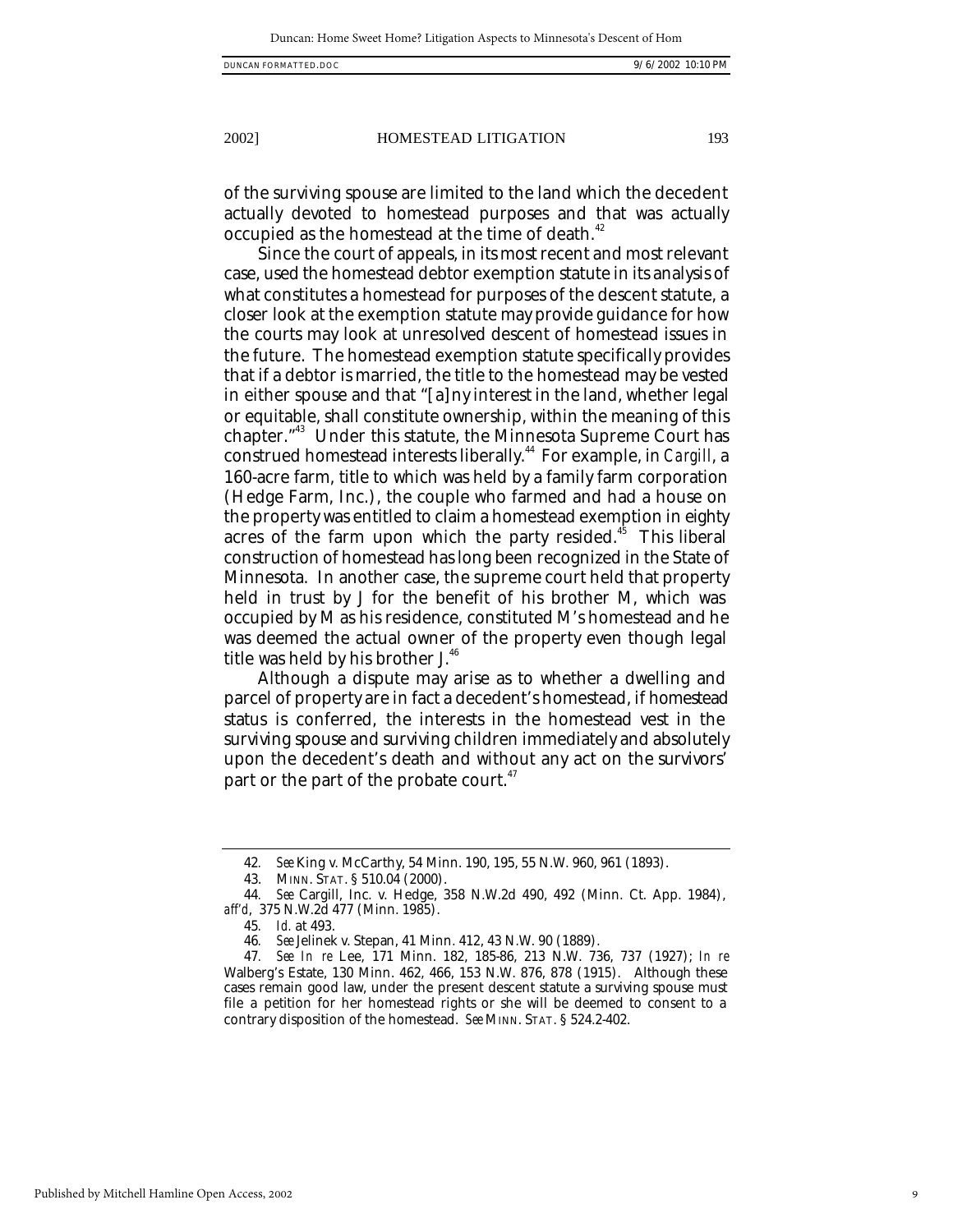# *D. The Homestead Allowance Under the Uniform Probate Code*

Although not necessarily probative to litigation issues arising in the context of the descent of the homestead, it is advisable to examine how the Uniform Probate Code, which has been largely adopted in Minnesota, addresses the descent of the homestead. The Uniform Probate Code, while allowing for some interest by the surviving spouse with respect to the homestead, does not give the surviving spouse any substantial interest of the homestead in fee, or if there are children of the decedent, a life estate.<sup>48</sup> Rather, the Uniform Probate Code provides a decedent's surviving spouse a homestead allowance in the amount of  $$15,000.<sup>49</sup>$  If there is no surviving spouse, each minor child and dependent of the decedent is entitled to the \$15,000 homestead allowance divided equally among them.<sup>50</sup> Like Minnesota, the Uniform Probate Code homestead allowance is exempt from all claims against the estate and is added to any share passing by will, intestate succession, or elective share.<sup>51</sup> There is an optional provision in the Uniform Probate Code for states that have constitutional provisions for either fee title to, or a life estate in, the homestead, which provides that the value of the constitutional homestead shall be charged against the homestead allowance.<sup>52</sup> Clearly Minnesota's descent of homestead statute provides greater security for the surviving spouse and may provide the surviving spouse with a greater financial benefit as well depending upon whether he or she receives the homestead in fee and depending upon the value of the life interest.<sup>53</sup>

#### *E. Treatment of the Homestead in Other States*

Other states take a myriad of different approaches with respect to a surviving spouse's interest in the homestead, as well as give a variety of different definitions to the term homestead. $34$  An

<sup>48</sup>*.* UNIF. PROBATE CODE § 2-402 (1993). *But see* MINN. STAT. § 524.2-402 (2000).

<sup>49</sup>*.* UNIF. PROBATE CODE § 2-402.

<sup>50</sup>*. Id.*

<sup>51</sup>*.* MINN. STAT. § 524.2-402; UNIF. PROBATE CODE § 2-402.

<sup>52</sup>*.* UNIF. PROBATE CODE § 2-402A.

<sup>53</sup>*. See supra* note 4 and accompanying text.

<sup>54.</sup> An examination of the homestead-related statutes and homestead provisions in various state constitutions of all fifty states is well outside the scope of this article. The state statutes discussed in this section are by way of example and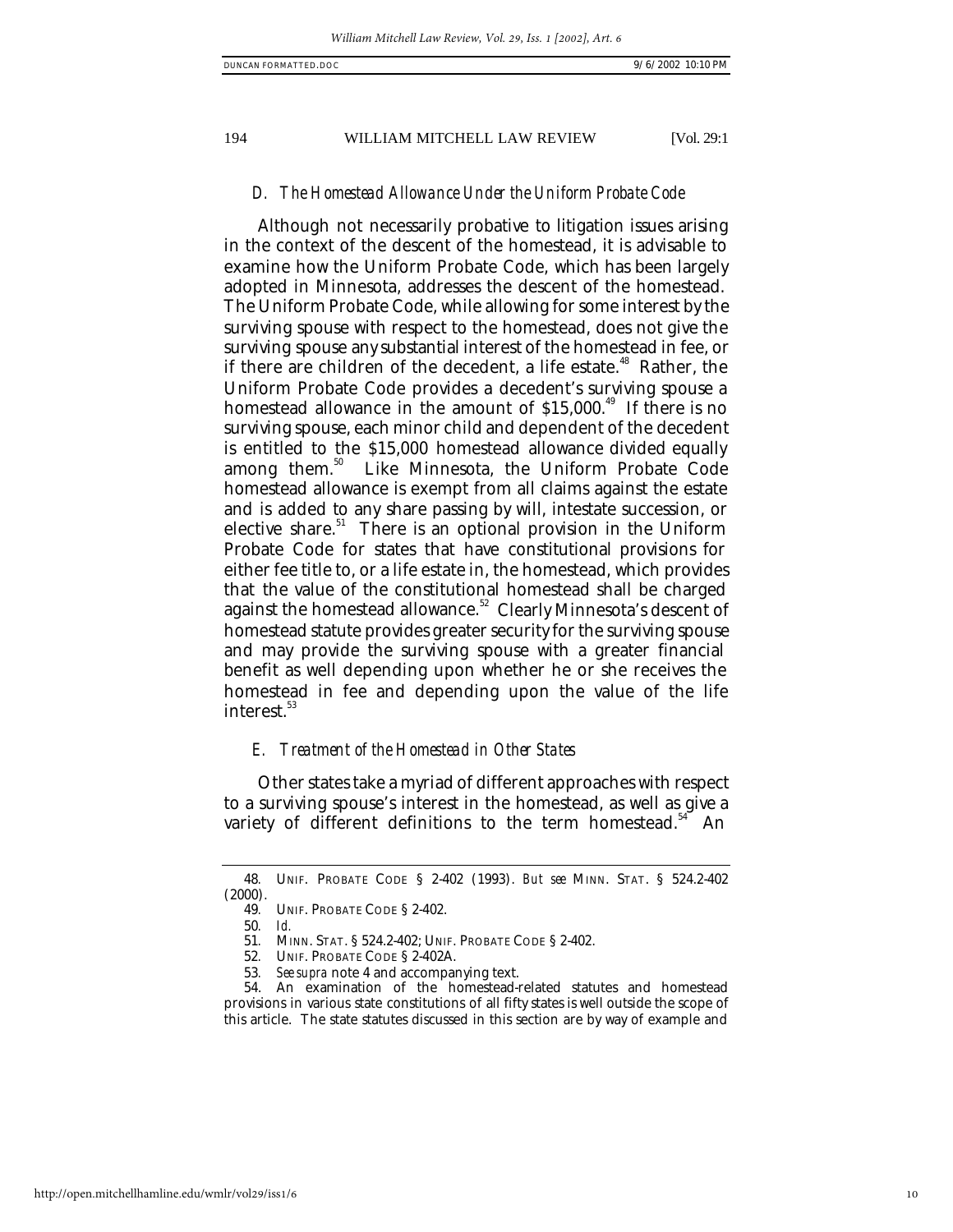| DUNCAN FORMATTED.DOC |  | /6/2002 10:10 PM |  |
|----------------------|--|------------------|--|
|----------------------|--|------------------|--|

examination of some of these differing approaches emphasizes the importance of Minnesota's approach descending the homestead to the surviving spouse.

#### *1. Varying Approaches to the Homestead Allowance*

The approaches taken by states providing some interest in the decedent's homestead to the surviving spouse can be sorted into four categories: a) Uniform Probate Code states; b) constitutional or statutory descent homestead states; c) residency during probate proceedings or at the discretion of the court; and d) other miscellaneous approaches.<sup>55</sup>

#### *a. Uniform Probate Code States*

Numerous states have adopted the homestead allowance approach recommended by the Uniform Probate Code.<sup>56</sup> The amount of the homestead allowance varies from state to state, but ranges from \$7,500 to \$27,000.<sup>57</sup> Some states employ a homestead allowance in connection with other homestead provisions for the surviving spouse that impact the right to the homestead and the amount of the allowance.<sup>58</sup>

#### *b. Constitutional or Statutory Homesteads*

This category of states provides either a life estate or fee simple rights to the surviving spouse and children. Minnesota is an example of a state providing a statutory right to homestead.<sup>59</sup> Minnesota is fairly unique in that it grants the surviving spouse fee

are not all inclusive of the nuances that exist among the descent of homestead statutes in the various states. For a brief summary of the history and development of homestead rights and allowances in the United States see the statutory note following RESTATEMENT (SECOND) PROPERTY: DONATIVE TRANSFERS § 1.1 (1992).

<sup>55.</sup> Examples of each will be discussed in turn.

<sup>56</sup>*. See supra* notes 48-53 and accompanying text.

<sup>57.</sup> Examples of states having homestead allowances and their respective amounts include the following: \$27,000–ALASKA STAT. § 13.12.402 (Michie 2001); \$20,000--MONT. CODE ANN. § 72-2-412 (2001); \$18,000--ARIZ. REV. STAT. § 14-2402A (West 2001); \$15,000–HAW. REV. STAT. § 560:2-402 (2001); MICH. COMP. LAWS § 700.2402 (2002); MO. REV. STAT. § 474.290 (2001); \$10,000–ME. REV. STAT. ANN. tit. 18-A § 2-401 (2001); \$7,500–NEB. REV. STAT. § 30-2322 (2001).

<sup>58</sup>*. See* WYO. STAT. ANN. §§ 2-5-103 and 2-7-501 to 2-7-509 (2002) (\$30,000); ALA. CODE § 43-8-110 (2002) (\$6,000). *See infra* notes 77-80 and accompanying text (disscussing these two statutes).

<sup>59</sup>*. See supra* notes 2-5 and accompanying text.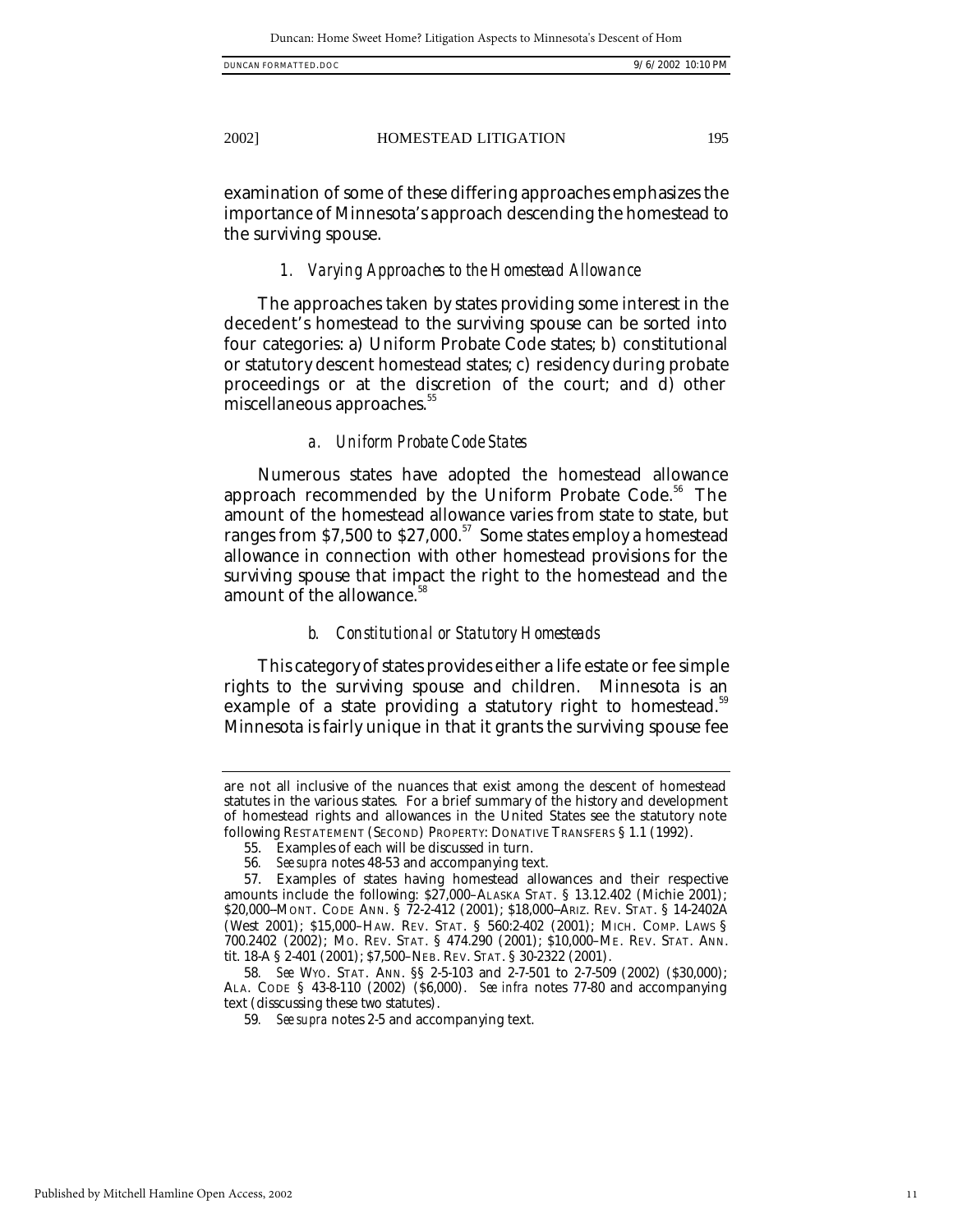title to the homestead if there are no children. $60$  Vermont's homestead statute provides that the decedent's homestead, not exceeding \$75,000 in value, shall pass and vest in the surviving spouse and be set out to the surviving spouse by the probate court.<sup>61</sup> These statutes, however, make no provision for the surviving children.<sup>62</sup> The Vermont Supreme Court has noted that the homestead right of a surviving spouse is of paramount importance.<sup>63</sup> Further, homestead rights take precedence over the fundamental right to make a testamentary disposition, and any effort to will away the homestead right must fail. $64$ 

Other states provide only a life estate to the surviving spouse. Rhode Island, for example, provides only a life estate to the surviving spouse and subjects the spouse to any encumbrances on the property existing at death.<sup>55</sup> Case law in Rhode Island invalidates transfers of property into revocable trusts for purposes of defeating a surviving spouse's homestead right on the ground that such a transfer is "illusory."<sup>66</sup> New Hampshire also provides a life estate in the surviving spouse, and has a statutory provision specifying that a conveyance of real property by deed to trustees of a revocable trust shall not result in the loss of homestead rights by the person executing the deed, unless the deed contains an express release of homestead rights. $\frac{67}{12}$  Several states, however, provide simply a right of occupancy, rather than the vesting of a life estate, and when the surviving spouse ceases to occupy the homestead, whether before or upon death, his or her rights terminate. $\alpha$ Therefore, under these provisions, once a spouse ceases to occupy the homestead it descends according to the other laws of descent.<sup>6</sup> Florida is an example of a constitutional homestead state, which provides that the homestead shall not be "subject to devise if the

62*. Id.*

64*. Id.*

69*. See id.*

<sup>60</sup>*. Id.*

<sup>61</sup>*. See* VT. STAT. ANN. tit. 27, §§ 101, 105 (2001).

<sup>63</sup>*. See* Budde v. Pierce, 375 A.2d 984, 986 (Vt. 1977).

<sup>65</sup>*. See* R.I. GEN. LAWS § 33-25-2(a) (2001). *See also* ARK. CODE. ANN. § 28-39- 201 (Michie 2001); TENN. CODE ANN. § 31-1-104 (2001).

<sup>66</sup>*. See* Pezza v. Pezza, 690 A.2d 345, 348-50 (R.I. 1997). Although the result is the same, this is a different approach taken by the tentative draft of the RESTATEMENT (THIRD) TRUSTS § 25. *See infra* notes 114-122 and accompanying text.

<sup>67</sup>*.* N.H. REV. STAT. ANN. §§ 480:3-a (1992) and 480:9 (Supp. 2001). 68*. See, e.g.,* KY. REV. STAT. ANN. § 427.070 (Michie 2001).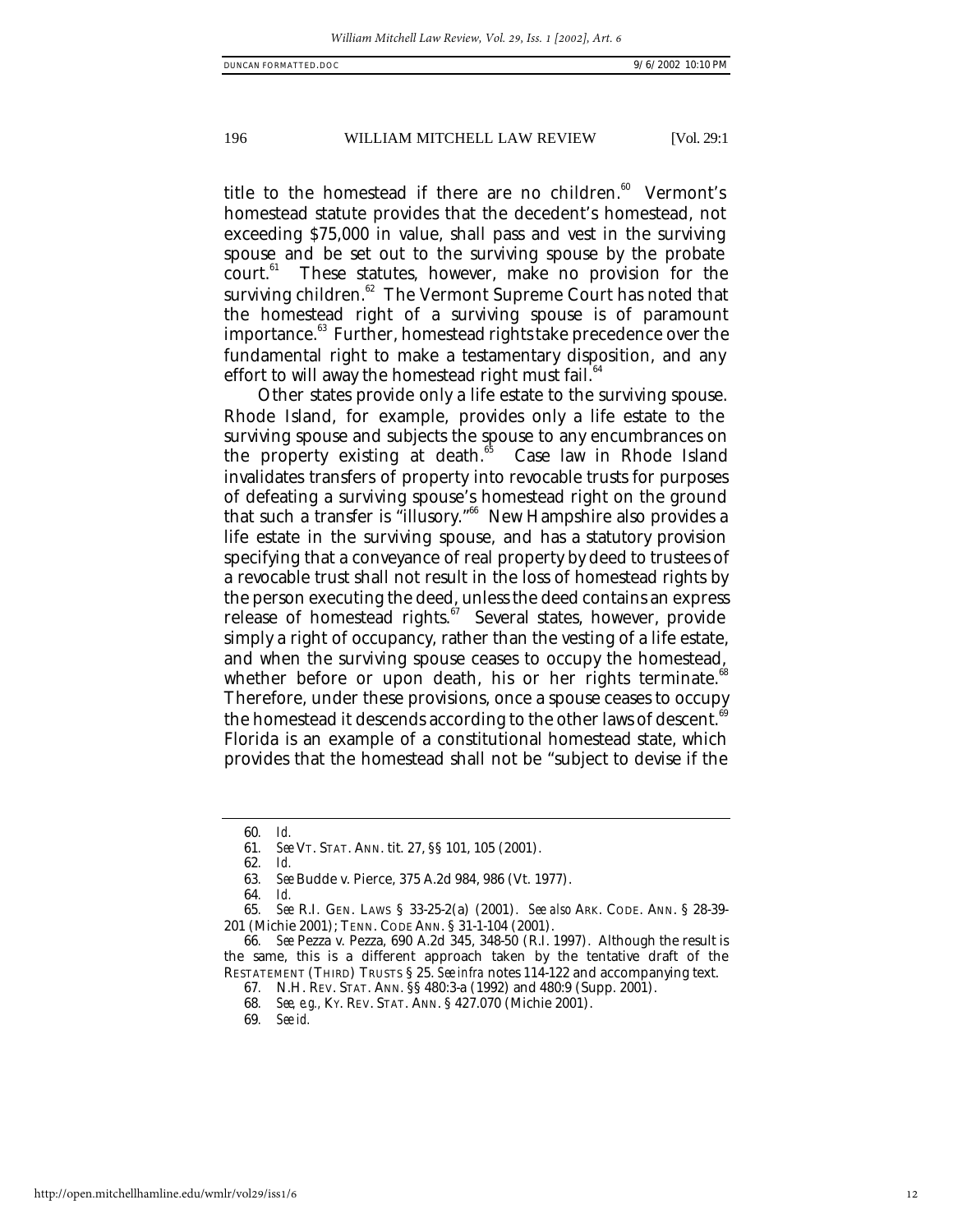owner is survived by a spouse or minor child. $\frac{1}{10}$ 

#### *c. Residency During Probate Proceedings*

Numerous states have separate provisions allowing a surviving spouse to possess and occupy the homestead during the pendency of the probate proceedings or for an indefinite period of time at the discretion of the court. For example, Connecticut allows the family of the decedent to remain in the dwelling house occupied by the decedent at the time of his or her death, and allows them to occupy all land and buildings connecting with the dwelling house for as long as the court deems necessary for the family's convenience and comfort until the property is sold, distributed or otherwise disposed of. $<sup>71</sup>$  South Dakota allows a surviving spouse to</sup> continue to possess and occupy the whole homestead until it is otherwise disposed of by law.<sup>72</sup> Further, upon the death of both spouses "the children may continue to possess and occupy the whole homestead until the youngest child becomes of age."<sup>3</sup> Iowa allows a surviving spouse to occupy the homestead until it is otherwise disposed of according to law.<sup>74</sup> However, a surviving spouse in Iowa is also able to elect to retain the homestead for life in lieu of a dower interest in the real estate of decedent.<sup>75</sup> The purpose of the occupancy statute in Iowa is merely a protection for the surviving spouse to remain in possession of the homestead prior to her taking her distributive share of the decedent's estate or electing a life interest in the homestead.<sup>76</sup>

#### *d. Other Miscellaneous Approaches*

A number of states use a combination of approaches to the homestead allowance and a surviving spouse's interest in the homestead. For example, Wyoming provides a homestead allowance equal to the amount of the homestead exemption of  $$30,000.<sup>77</sup>$  If the appraisal of the property determines the value to be less than \$30,000, the court shall order the homestead set off to

<sup>70</sup>*. See* FLA. STAT. ch. 732.4015 (2001). *See also* FLA. CONST. art. X, § 4(a).

<sup>71.</sup> CONN. GEN. ST. § 45a-321 (2001).

<sup>72</sup>*. See* S.D. CODIFIED LAWS § 43-31-13 (Michie 2001).

<sup>73</sup>*. Id.*

<sup>74</sup>*. See* IOWA CODE § 561.11 (2001).

<sup>75</sup>*. See id.* at § 561.12.

<sup>76</sup>*. See* Wadle v. Boston Market Co., 191 N.W. 528, 529 (1923).

<sup>77</sup>*. See* WYO. STAT. ANN. §§ 2-5-103, 2-7-504, and 2-7-508 (Michie 2001).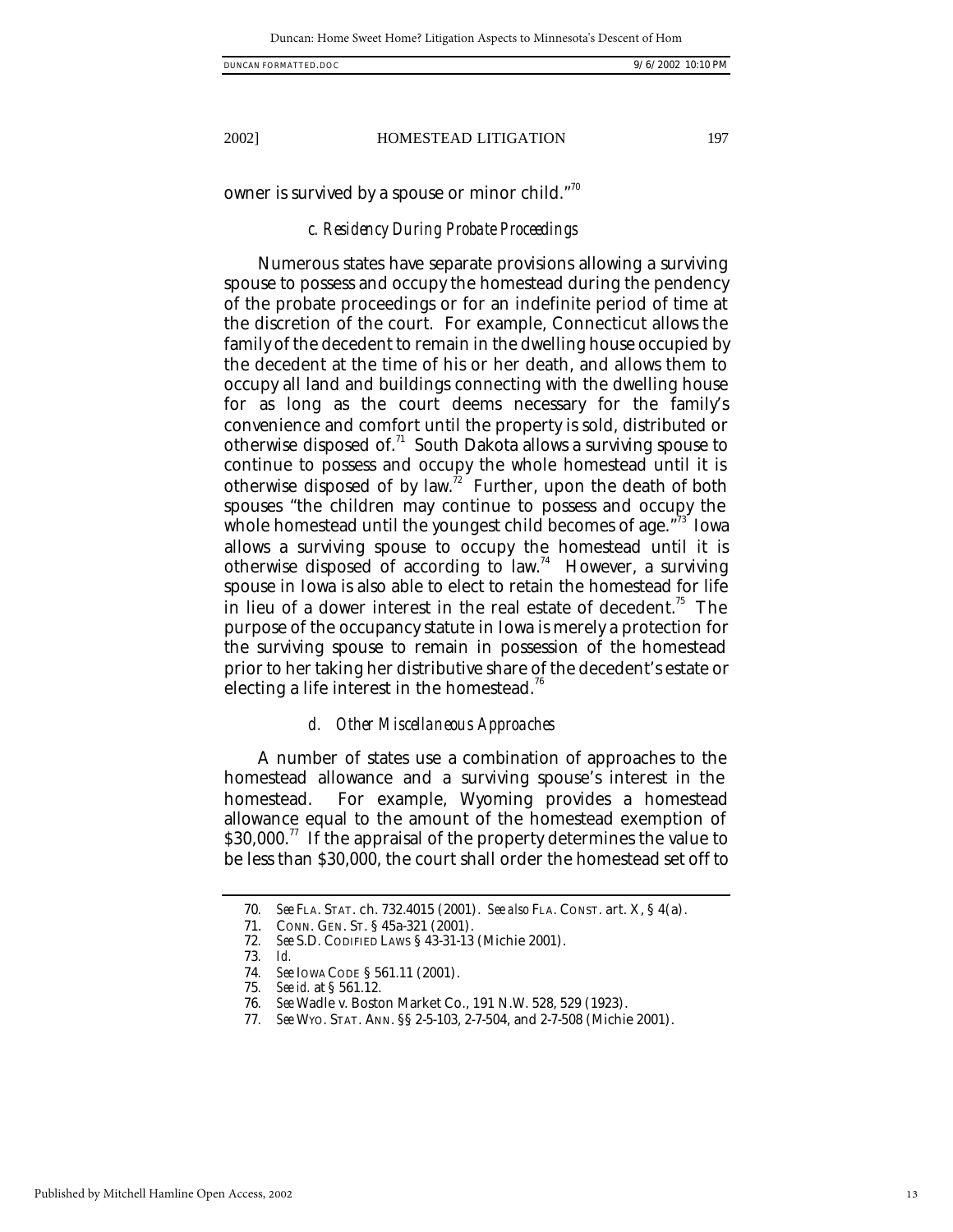the persons entitled to it.<sup>78</sup> However, if the appraisal determines the value to be greater than \$30,000, the property will be divided if possible, and if not possible, the property will be sold and the proceeds divided to the persons having an interest in the homestead.<sup>79</sup> Alabama is an example of a state that provides a homestead allowance, but also provides a constitutional right to the homestead in the family home.<sup>80</sup>

# *2. How Several States Define Homestead*

Among the states that provide some occupancy, life estate, or fee interest in the homestead to the surviving spouse or children, several of the states have undertaken to define homestead within the statute or within the state's homestead exemption statute. New Hampshire, for example, defines the homestead exemption in the same manner as Minnesota in that a homestead is defined as property owned and occupied as a dwelling.<sup>81</sup> A bankruptcy case citing this statute held that for the creation of the homestead right, the occupancy must be actual and physical in nature, but that temporary absence with no intent to abandon the property may still be sufficient.<sup>82</sup> Similarly, the Vermont homestead exemption statute defines the homestead as the dwelling house, outbuildings and land used as such.<sup>83</sup> Again, ownership and occupancy have been held to be the key inquiries, <sup>84</sup> but a significant absence will not destroy the homestead character of the property if there is shown an intent to return to the homestead.<sup>8</sup>

Iowa's homestead exemption statute provides that "the homestead must embrace the house used as a home by the owner," and if the owner has two or more houses used as such the owner may select which one will retain the homestead status.<sup>86</sup> Again, occupancy of the dwelling house, except when the owner is temporarily absent with the intent to return, is essential to claim

<sup>78</sup>*. Id.* at § 2-7-506.

*Id.* at § 2-7-507.

<sup>80</sup>*. See* ALA. CODE § 43-8-110 (2001). *See also* ALA. CONST. of 1901, art. X, § 208.

<sup>81</sup>*. See* N.H. REV. STAT. ANN. § 480:1 (2001). *Cf.* MINN. STAT. § 510.01 (2000).

<sup>82</sup>*. See In re* Eckols, 63 B.R. 523, 524-25 (Bankr. D.N.H. 1986).

<sup>83</sup>*. See* VT. STAT. ANN. tit. 27, § 101 (2001).

<sup>84</sup>*. In re* Brent, 68 B.R. 893, 894-96 (Bankr. D.Vt. 1987).

<sup>85</sup>*. See In re* Avery, 41 B.R. 224 (Bankr. D.Vt. 1984).

<sup>86</sup>*. See* IOWA CODE § 561.1 (2001).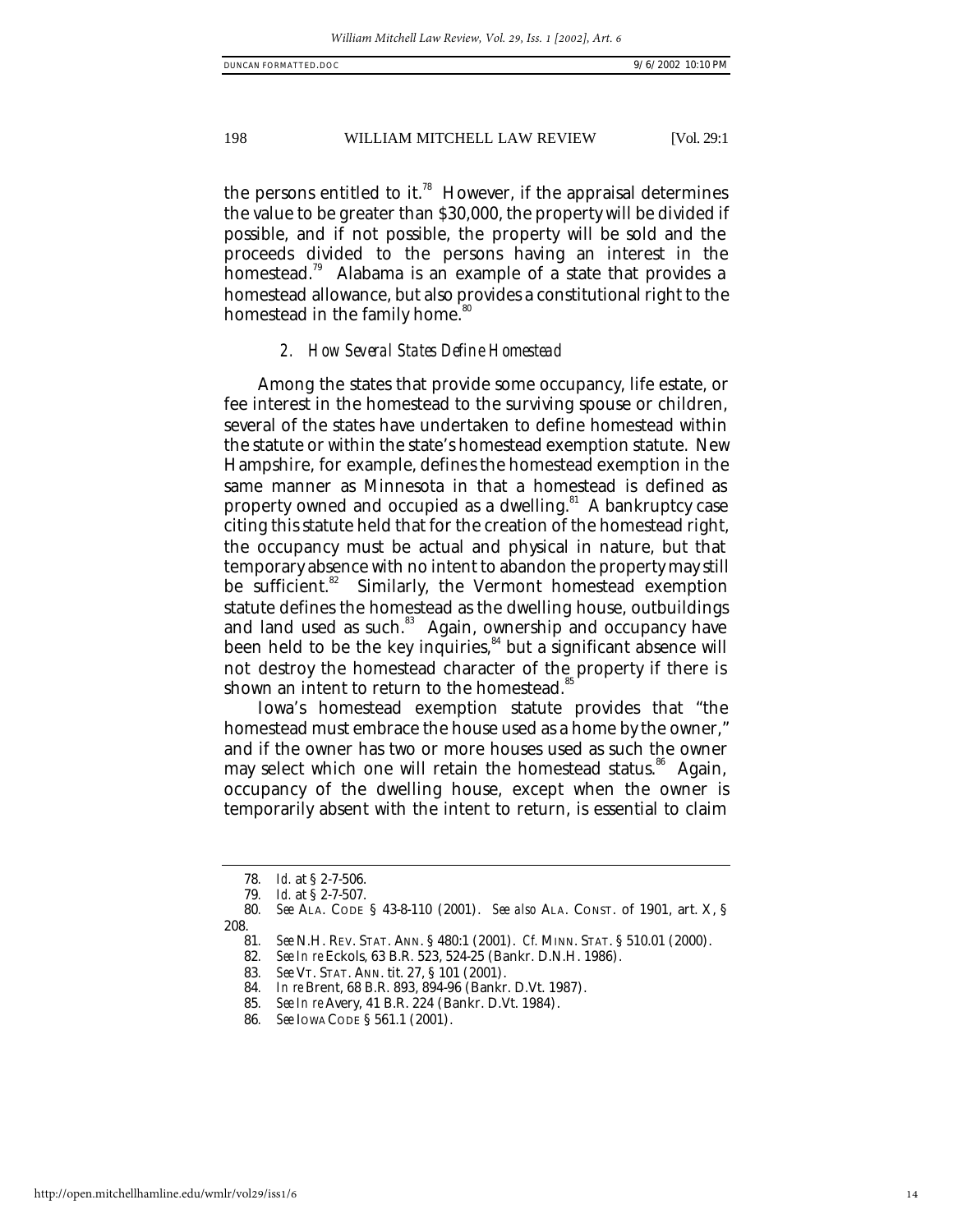the homestead right. $87$  However, once a homestead is established in Iowa an intent to occupy that would be insufficient to create a homestead right in the first instance is nonetheless sufficient to continue the homestead status.<sup>88</sup> The court in *McClain's Estate* stated that once a homestead is established, it is presumed to continue.<sup>89</sup> A Mississippi statute attempts to narrow the definition of home and homestead by defining these terms as the dwelling actually occupied as the primary home of a family group that is owned by the head of the family.<sup>90</sup> Florida's statutes do not define the term homestead, but do define the term owner to include the grantor of a revocable trust and in the same manner as if the interest held in the revocable trust was owned by the grantor. $91$ Idaho more specifically defines the term homestead as consisting of the dwelling house, and the land upon which it sits, in which the owner resides or intends to reside. $92$  This statute further expands on the definition of homestead by including unimproved land owned with the intention of placing a house on it and residing therein.<sup>93</sup> Clearly Idaho places great importance on the intent of the property owner claiming homestead status.

Although the definitions utilized by other states with similar homestead rights to the surviving spouse do not resolve all ambiguity as to the meaning of the term, they are illustrative of the argument that the homestead not only encompasses actual physical presence in the dwelling, but also an intent to make the dwelling one's home even if absent from it for significant periods of time. Further, at least two states acknowledge that the element of ownership is satisfied even if the homestead is held by the deceased grantor's revocable trust.<sup>94</sup>

89*. Id.*

- 91*. See* FLA. STAT. ch. 732.4015(2)(a) (2001).
- 92*. See* IDAHO CODE § 55-1001 (Michie 2001).

<sup>87</sup>*. See* Berner v. Dellinger, 222 N.W. 370, 371 (Iowa 1928).

<sup>88</sup>*. See In re* McClain's Estate, 262 N.W. 666, 668 (Iowa 1935). This approach is very similar, if not identical, to the presumption given in domicile cases. *See infra* notes 198-205 and accompanying text.

<sup>90</sup>*. See* MISS. CODE ANN. § 27-33-19 (2001).

<sup>93</sup>*. Id.*

<sup>94</sup>*. See supra* notes 67, 91 and accompanying text.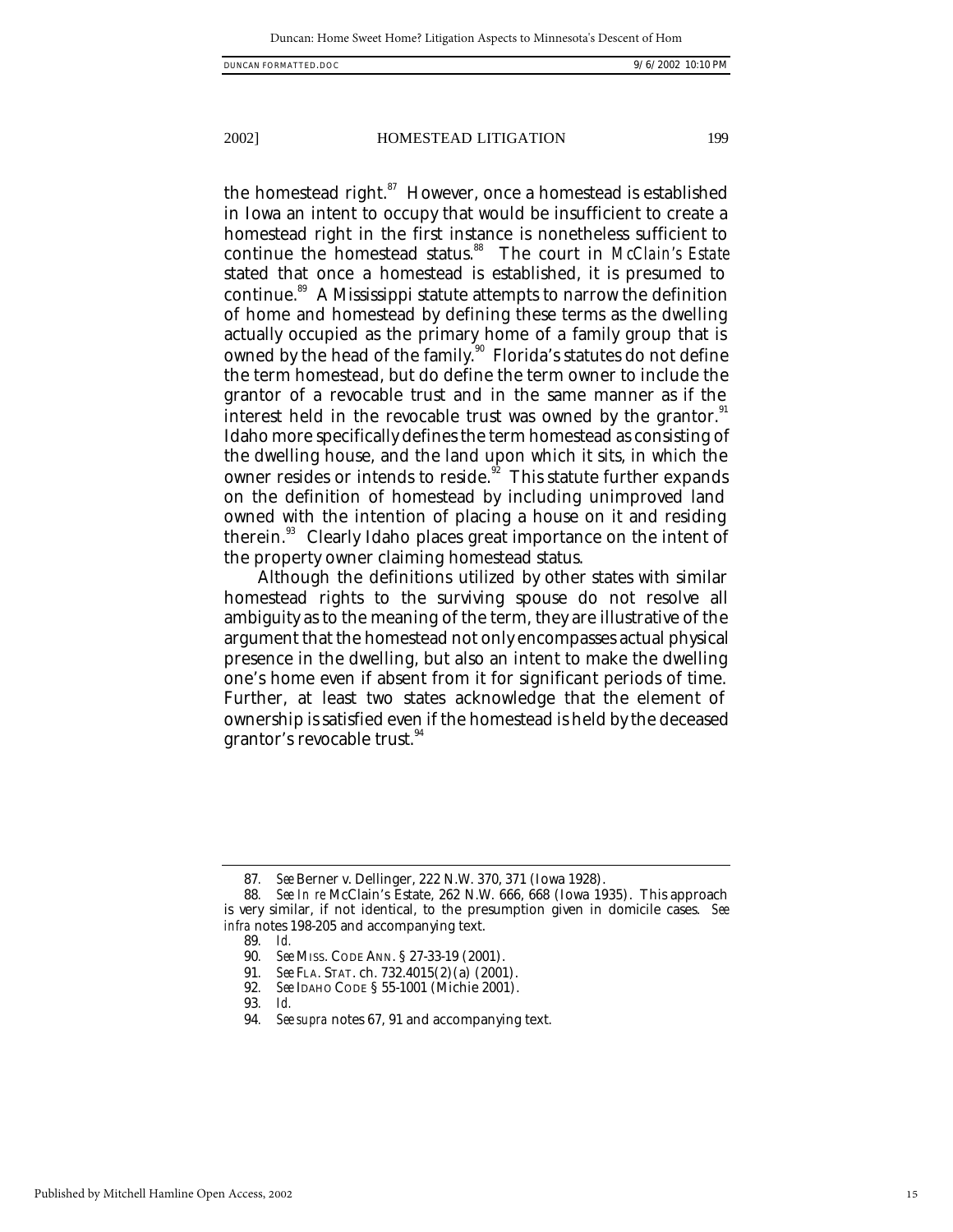# III. LITIGATING THE ISSUE OF WHAT CONSTITUTES THE HOMESTEAD

# *A. Generally*

As discussed in the hypotheticals in the introduction of this article, several litigation scenarios can arise with respect to the homestead descent statute.<sup>95</sup> This section will address three potentially litigious areas involving the homestead.<sup>96</sup> The first area of potential litigation involves the case where the spouses are living separately at the time of death of one of them and whether an argument may be raised that the surviving spouse should not be entitled to the dwelling in which the deceased spouse occupied at the time of his or her death. The second area of potential litigation involves the revocable trust hypothetical and whether a dwelling transferred into a revocable trust prior to marriage is nevertheless owned by the decedent for purposes of claiming right of descent to the homestead. This area will be examined by looking at the evolution of the law of trusts as applied to spousal rights as reflected in various uniform statements of the law. The third area of potential litigation involves aspects of the trust and remodeling hypotheticals and arguments involving the failure to occupy the dwelling at the time of death.

# *B. To Whose Homestead Does the Statute Refer: Spouses Living Separately*

When spouses reside separately at the time of death of one, there is a natural temptation on the part of many personal representatives of the deceased spouse, and their attorney for that matter, to argue that the surviving spouse should not receive fee title, or if there are children, a life estate, in the deceased spouse's homestead. This is particularly true if the reason for living apart involves a breakdown of the marital relationship that has yet to culminate in a divorce decree. Litigation may result based upon an argument that the surviving spouse has his or her own homestead and would therefore be inequitably benefited by receiving a

<sup>95</sup>*. See supra* Part I.

<sup>96.</sup> These three areas are not necessarily inclusive of all potential litigation involving the descent of homestead statute. The author has selected these three areas because of their similarity to actual cases he has litigated. The facts of the hypotheticals have been changed to protect client confidentiality.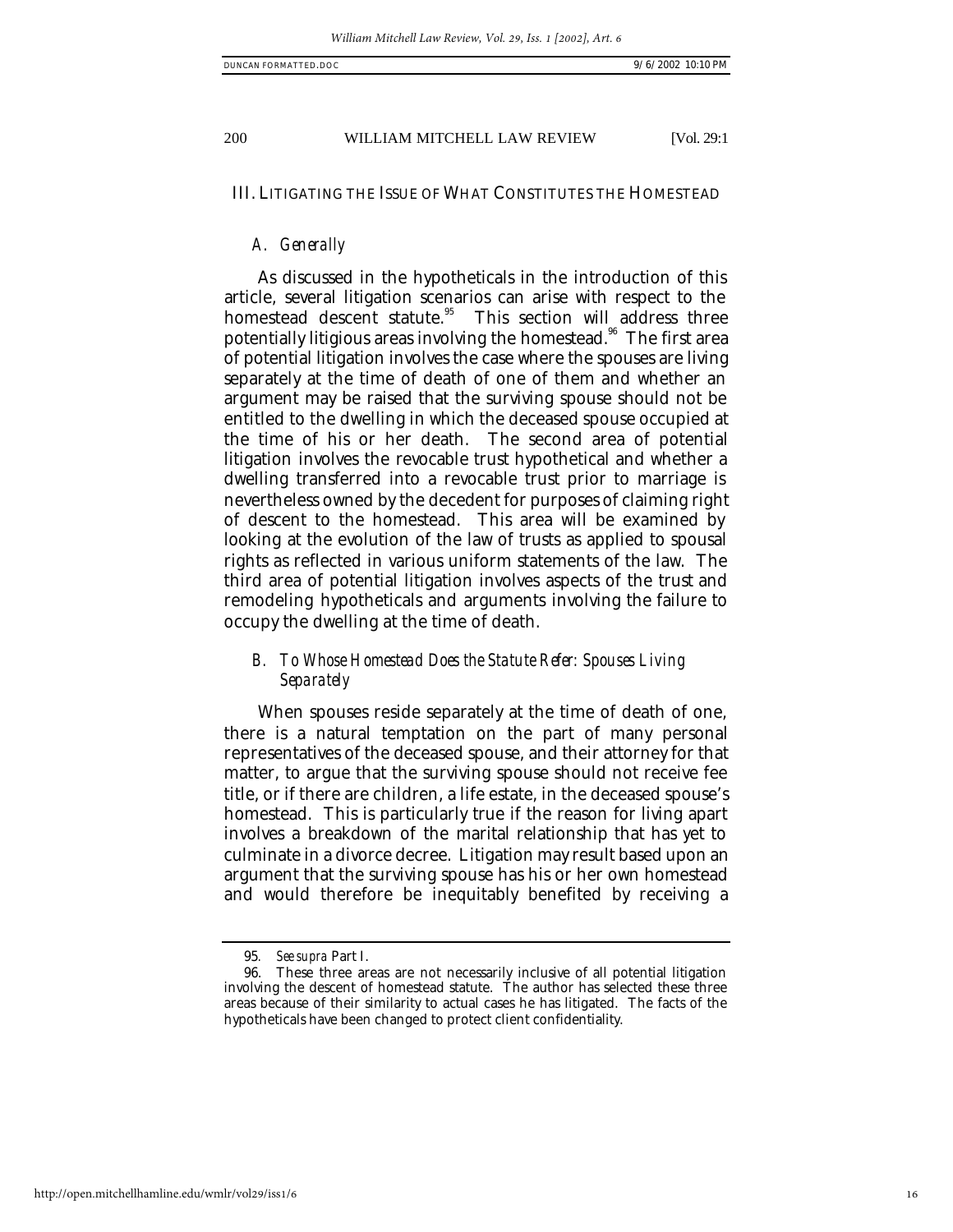homestead that he or she does not need. Further, the legislative purpose of protecting the spouse from losing the roof over his or her head does not apply to a surviving spouse who owns his or her separate homestead. Although the lack of the surviving spouse's need of the decedent's homestead as compared to the purpose of

the descent statute would seem to favor not granting homestead rights, the clear implication under Minnesota law is that the surviving spouse would nonetheless receive the decedent's homestead.<sup>9</sup>

In a 1923 decision by the Minnesota Supreme Court, the homestead of a decedent who was not living with his spouse but who was living with another woman who he unlawfully attempted to marry, descended to his lawful wife for life and the remainder to their children.<sup>98</sup> 'The court was not swayed by the fact that the decedent and his unlawful wife lived together in the homestead for twenty-four years. $^{\textrm{\tiny{99}}}$  In an earlier case, the same result was reached when the court held that a life estate to decedent's homestead descended to his lawful wife with whom he was not living, with the remainder to her children, despite the fact that the decedent lived with another woman who was not his wife, but with whom he had six children.<sup>100</sup> The appellate courts of this state have not recently ruled on a case with similar facts as *St. Denis* and *Rux.* One can only speculate as to whether the courts would be constrained by the language of the descent of homestead statute to rule in favor of the lawful surviving spouse, or whether the courts would carve an exception based upon a definition of the term homestead for purposes of rectifying a potentially inequitable result.

Further support for the argument that a spouse living separately still has an interest in the homestead may be found in the residential property tax statutes. A residential homestead for property tax purposes is defined as residential real estate that is  $\overline{\text{o}}$ ccupied and used for the purposes of a homestead by its owner.<sup>101</sup> This property tax statute provides some persuasive support to the theory that a dwelling does not lose its homestead quality merely because the husband and wife are not living together.<sup>11</sup>

<sup>97</sup>*. See supra* notes 95-96, *infra* notes 98-106 and accompanying text.

<sup>98</sup>*. See* St. Denis v. Mullen, 157 Minn. 266, 268, 196 N.W. 258, 259 (1923).

<sup>99</sup>*. Id.* at 269, 196 N.W. at 259.

<sup>100</sup>*. See* Rux v. Adam, 143 Minn. 35, 38, 172 N.W. 912, 913-914 (1919).

<sup>101</sup>*. See* MINN. STAT. § 273.124, subd. 1(a) (Supp. 2002).

<sup>102</sup>*. Id.* at subd. 1(e).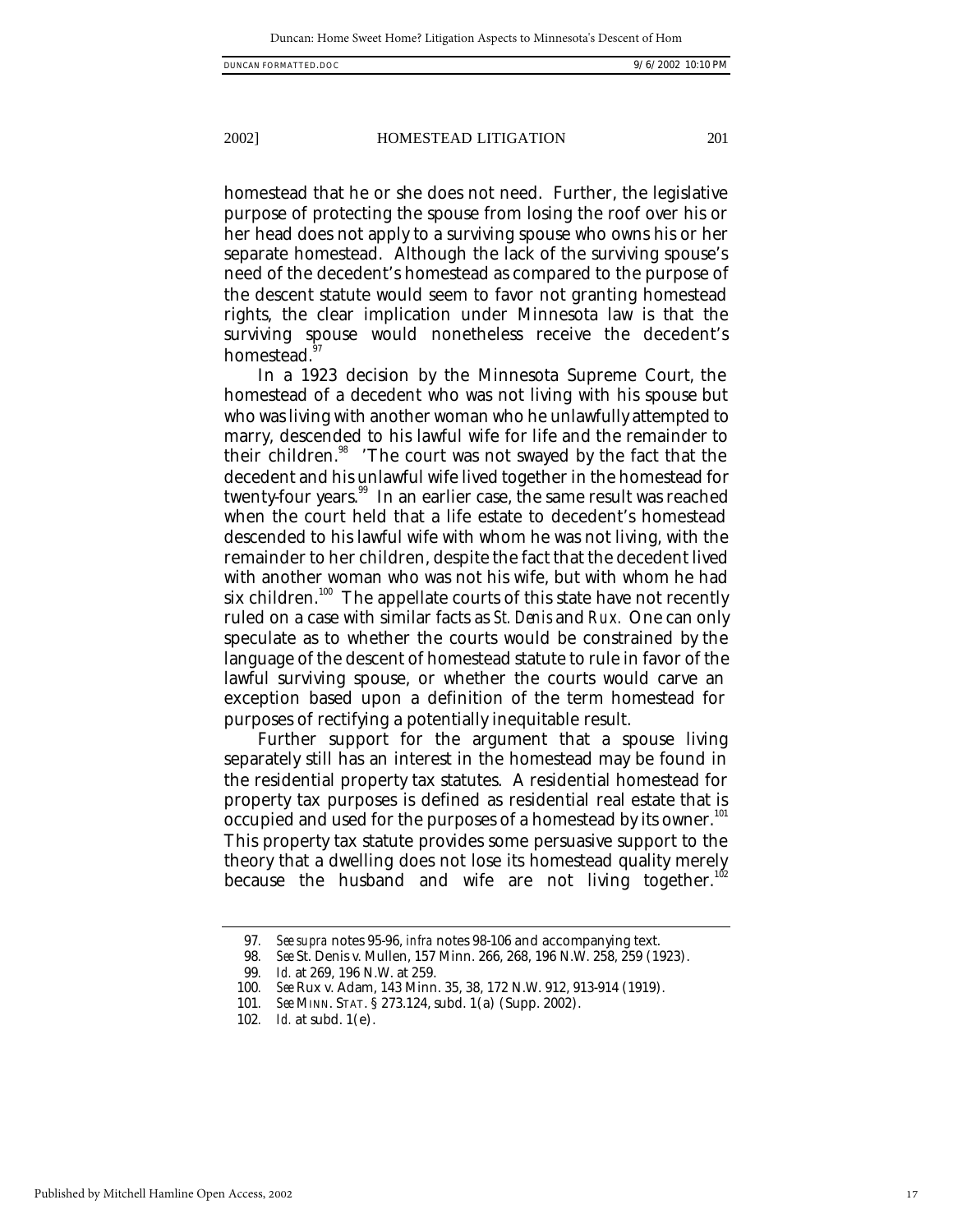Specifically, when a parcel of property is owned by a person who is married, "the assessor must not deny homestead treatment in whole or in part if only one of the spouses occupies the property and the other spouse is absent due to: (1) marriage dissolution proceedings, (2) legal separation, . . .or (4) other personal circumstances causing the spouses to live separately.  $\dots$ <sup>10</sup>

While there may be room in the future for an equitable argument for a change in the law with respect to whether a surviving spouse who lives separately from the deceased spouse should receive the deceased's homestead, the issue of financial need has been more recently addressed by the Minnesota Court of Appeals. In a 1990 decision, the court held that the guardian of an incapacitated surviving spouse, who had sufficient assets to support her round-the-clock nursing care needs for the remainder of her life expectancy, could nevertheless exercise the surviving spouse's right to the homestead.<sup>104</sup> The court's decision was not impacted by the fact that by the time the matter reached the appellate court the surviving spouse has died.<sup>105</sup> Clearly, financial need of a surviving spouse is not a consideration in determining whether he or she takes an interest in the homestead, $106$  and it appears that if a dwelling is determined to be the decedent's homestead, a surviving spouse's right to take an interest in it under the descent statute is absolute. $107$ 

# *C. The Meaning of "Ownership"*

In the hypothetical described in the introduction to this article an issue is raised as to whether title to a dwelling that is transferred inter-vivos into a revocable trust before marriage is considered owned by the grantor of the trust for purposes of the surviving spouse's claim to a homestead interest in the property.<sup>108</sup> Since there is no Minnesota case law on this issue, the question is best examined by a discussion of how various *Restatements of the Law* and

<sup>103</sup>*. Id.*

*See In re* Estate of Wentworth, 452 N.W.2d 714, 716-18 (Minn. Ct. App. 1990).

<sup>105</sup>*. Id.* at 719.

<sup>106</sup>*. Id.*

<sup>107.</sup> *Id.*

<sup>108</sup>*. See supra* Part I. Note that the transfer would have to be made before the marriage since the homestead conveyance statute would nullify any transfer of the homestead into the trust during the marriage if the surviving spouse did not consent to the transfer in writing. *See supra* note 23 and accompanying text.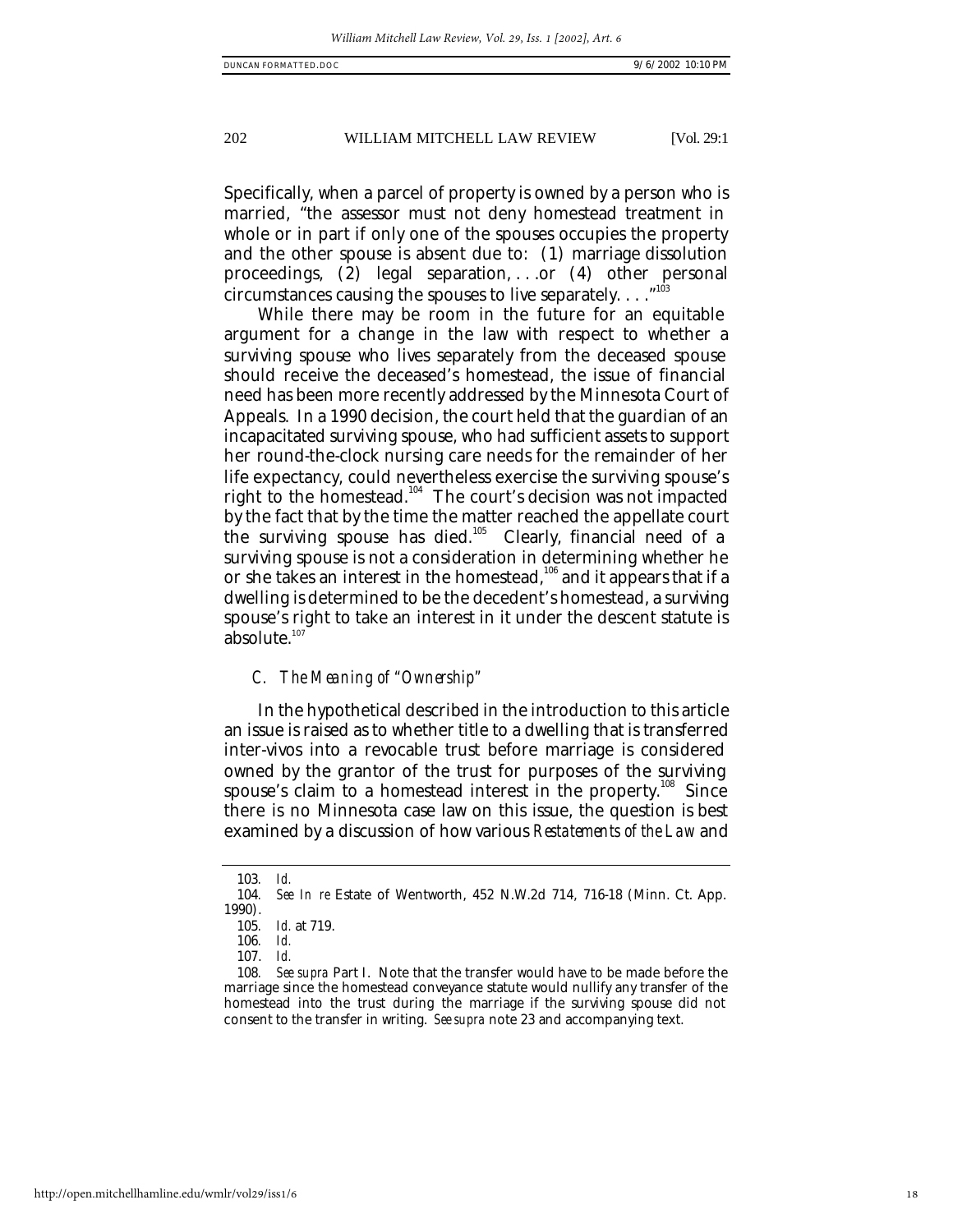the *Uniform Trust Code* resolve this issue. As the following discussion will indicate, there has been a fundamental shift with respect to whether transfers by one spouse into a revocable trust defeat the spousal rights of the other spouse. Examination will also be made into arguments that the failure to occupy the dwelling at the time of death may result in litigation under the homestead descent statute as well.

# *1. Revocable Inter Vivos Trusts*

The increased frequency of use of revocable inter vivos trusts as an estate planning tool is obvious to all practitioners and generally to the public as a whole. Property transferred into a revocable trust is, of course, no longer titled or retained in the name of the individual grantor of the trust, but rather is titled in the name of the trustee of the revocable trust.<sup>109</sup> Further, title to property held by a trustee vests with a successor trustee upon qualification of the successor, if the trust so provides, or upon the appointment of a successor trustee by the district court.<sup>110</sup> A grantor will commonly transfer title to his or her residence to the trustees of the revocable trust at the time the trust is created and funded and during the lifetime of the grantor. This transfer of title from the grantor to the trustee of a trust, and potentially to any number of successor trustees, raises an argument that the decedent, at his or her death, did not own the real estate in which a surviving spouse claims a homestead interest because that real estate was not titled in the decedent's name. In other words, the personal representative of a decedent's estate may argue that the decedent did not own the real estate held by the trustee of the revocable trust, and consequently there is no homestead for the surviving spouse to receive. $^{\rm 111}$  Various uniform codes, restatements, and statutes from other states have changed positions over time as to whether a surviving spouse's rights to a portion of a deceased spouse's estate can be defeated by the transfer of property into an inter vivos revocable trust.<sup>112</sup> Although a spouse's right to an elective share or other statutory allowance is typically the subject of

<sup>109</sup>*. See generally* Minnesota Trustees' Powers Act, MINN. STAT. § 501B.81(detailing the enumerated powers of a trustee).

<sup>110</sup>*. See* MINN. STAT. § 501B.08 (2000).

<sup>111.</sup> This issue of ownership with respect to the descent of a homestead has not been the subject of any appellate court decisions in the State of Minnesota.

<sup>112</sup>*. See* discussion *infra* Parts III.C-III.D*.*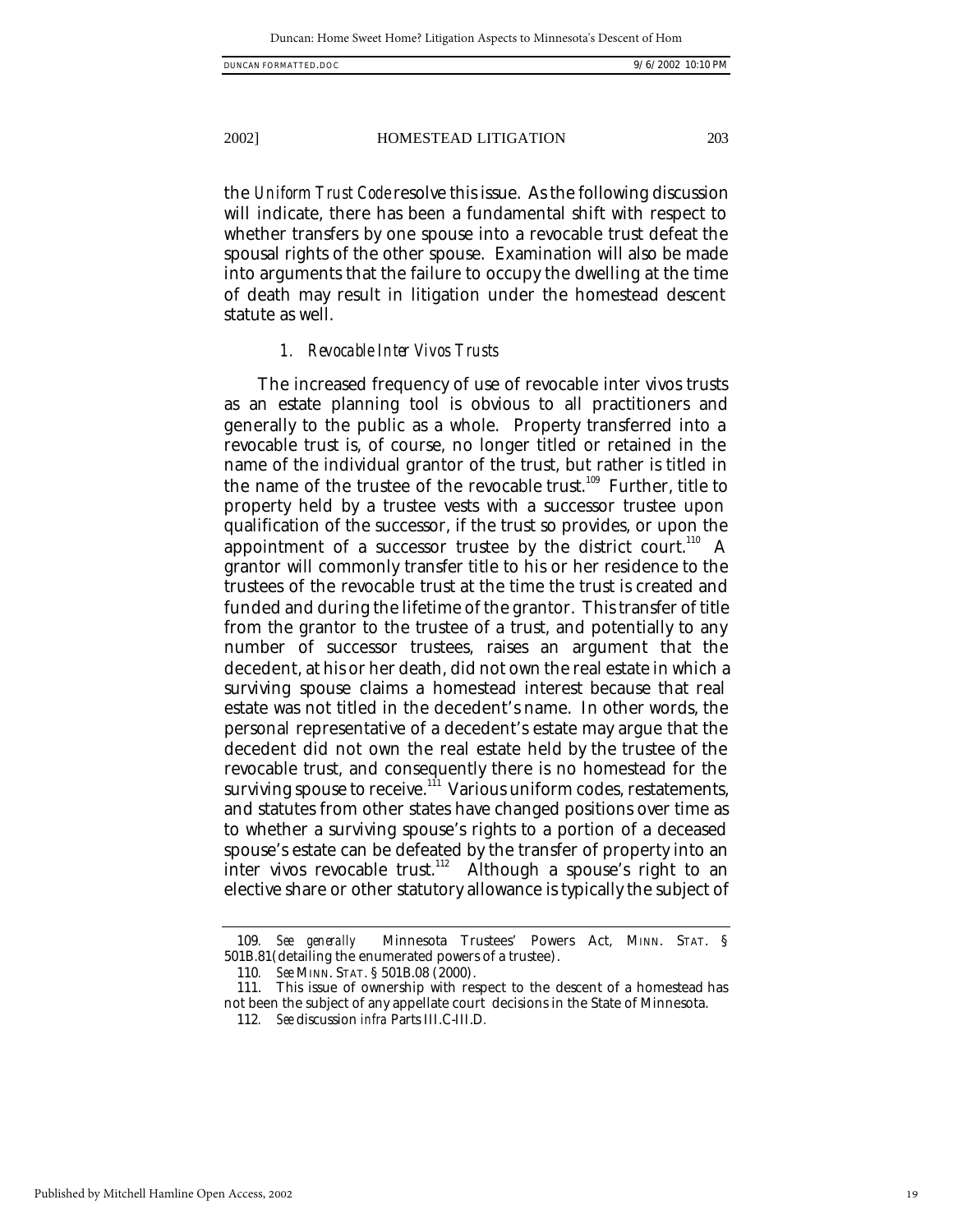litigation involving the inter vivos transfer of assets into a revocable trust, the analysis can be applied equally to the surviving spouse's rights to a homestead under Minnesota Statutes section 524.2-  $402^{113}$ 

# *a. The Restatement of Trusts Approach*

The law of trusts has undergone substantial development and change since the use of revocable inter vivos trusts have become commonplace in estate planning and, in fact, routinely serve as will substitutes. Legal developments with respect to revocable trusts, and the use of trust assets to satisfy statutory allowances, are highlighted by the change of position between the Restatement (Second) of Trusts and the tentative draft to Restatement (Third) of Trusts.<sup>114</sup> Specifically, the tentative draft to Restatement (Third) of Trusts provides that "a revocable inter-vivos trust is ordinarily subject to substantive restrictions on testation and to rules of construction and other rules applicable to testamentary dispositions, and in other respects the property of such a trust is ordinarily treated as if it owned by the settlor."<sup>115</sup> The Reporter's Notes to this provision state that:

The position stated in these Comments and in Subsection (2) differ fundamentally from the positions taken in prior Restatements of Trusts.

Thus, Restatement, Second, Trusts § 57, Comment *d* stated: "The rule stated in this section [that revocable trusts are nontestamentary and valid] is applicable although the trust is one which could not be created by will  $\dots$  [[[] Thus, if it is provided by statute that the wife of a testator shall be entitled to a certain portion of his

<sup>113.</sup> The issue of ownership of revocable trust assets for purposes of defeating a surviving spouse's elective share rights does not arise in Minnesota given the adoption of the concept of an augmented estate against which a surviving spouse may make an election. *See* MINN. STAT. §§ 524.2-201 to -203. *See also* UNIF. PROBATE CODE §§ 2-201 to -203. (11th ed. 1993). Specifically, transfers made by the decedent to a revocable trust during the decedent's lifetime would be included in the augmented estate as a nonprobate transfer to others. *See* MINN. STAT. § 524.2-205. As the descent of the homestead is separately addressed by Minnesota Statutes section 524.2-402, it is excluded from computation of the value of the augmented estate. *See* MINN. STAT. §§ 524.2-204 to –207.

<sup>114</sup>*. See* RESTATEMENT (SECOND) OF TRUSTS § 57 (1959) and RESTATEMENT (THIRD) OF TRUSTS § 25 (Tentative Draft No. 1, 1996).

<sup>115.</sup> RESTATEMENT (THIRD) OF TRUSTS: VALIDITY AND EFFECT OF REVOCABLE INTER VIVOS TRUST § 25 (2) (Tentative Draft No. 1, 1996).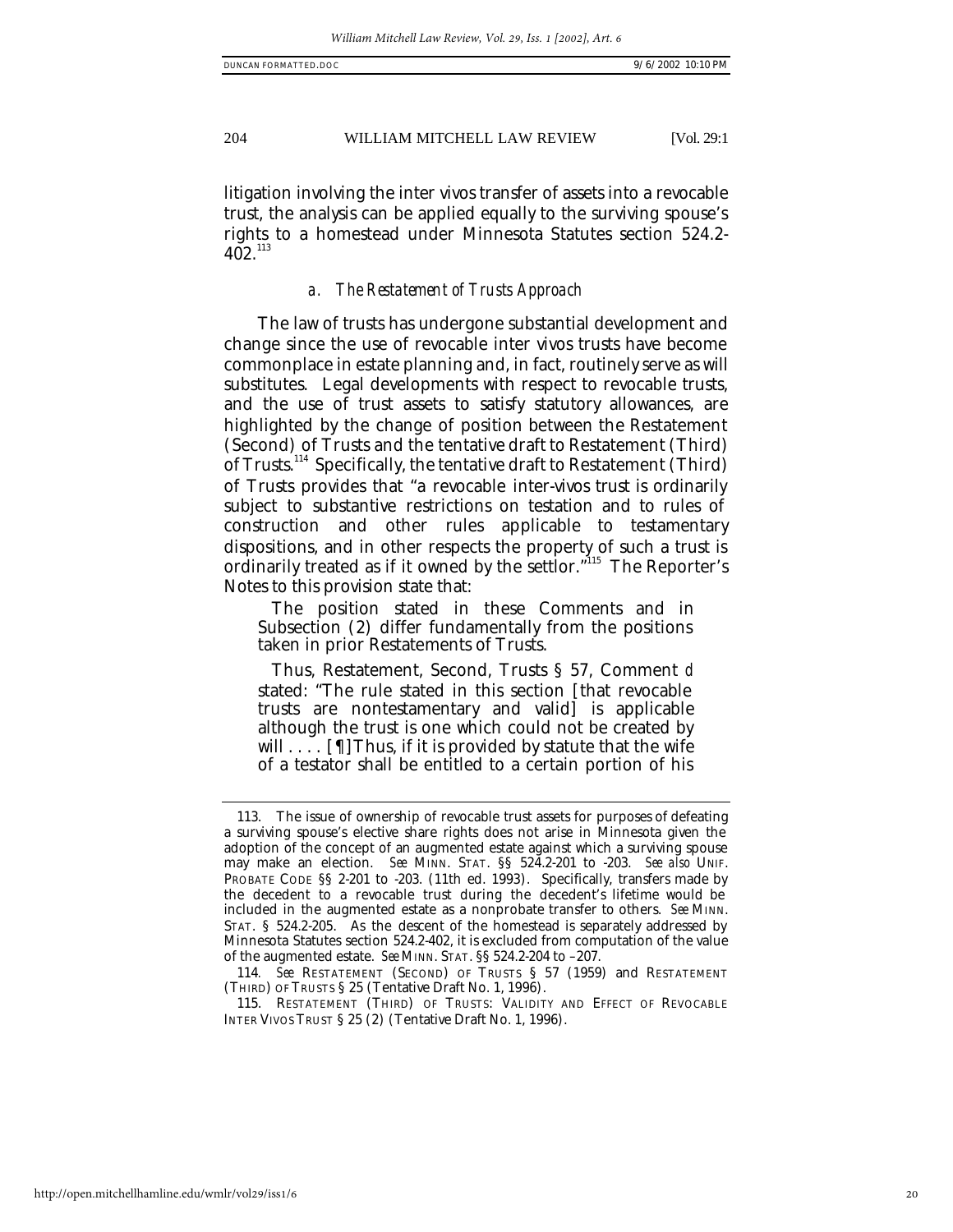estate of which she cannot be deprived by his will, a married man can nevertheless transfer his property inter vivos in trust and his widow will not be entitled on his death to a share of the property so transferred, even though he reserves a life estate and power to revoke or modify the trust."<sup>116</sup>

The preceding quotation illustrates the position taken by the Restatement (Second) of Trusts that a deceased spouse could deprive his surviving spouse of her statutory rights by transferring his property into a revocable inter vivos trust.<sup>117</sup> However, comments d and e of the Restatement (Third) of Trusts further provide that "since the prior restatement [Restatement (Second) of Trusts] there has been significant change in case law and especially in legislative policy with respect to . . . matters of spousal protection and the rights of creditors.<sup>7118</sup>

Accordingly, the Restatement (Third) of Trusts has reversed its position on the ability of a surviving spouse to satisfy her statutory allowances with revocable trust assets by stating:

[I]ncreasingly, statutes and case law in the various states are coming to recognize, as this Restatement provides, that the rights of the spouses and creditors of testators and settlors of revocable trusts are fundamentally alike, because both the testator and the settlor have retained their complete control over the property that is subject to the will or trust instrument. Similarly, whatever the technicalities of concept and terminology, the interests the revocable trust beneficiaries will receive on the death of the settlor should receive the same treatment and, generally at least, should be subject to the same rules of construction as the "expectancies" of devisees and legatees.

Thus, this Restatement recognizes and gives effect to a property owner's right to chose among different forms and procedures for disposition of property. Yet it seeks to treat functional equivalents similarly, and not to allow choice of a form either to provide an escape from serious, substantive policies or to cause the loss of properly relevant aids in essentially constructional matters. Such a

<sup>116</sup>*. Id.* at Reporter's Notes d and e (brackets and symbols in original). Note that Comment d referred to in this quotation, should in fact refer to Comment c. *See* RESTATEMENT (SECOND) OF TRUSTS, § 57 n. 112 at cmt. c (1959).

<sup>117</sup>*. Id.*

<sup>118</sup>*. Id.*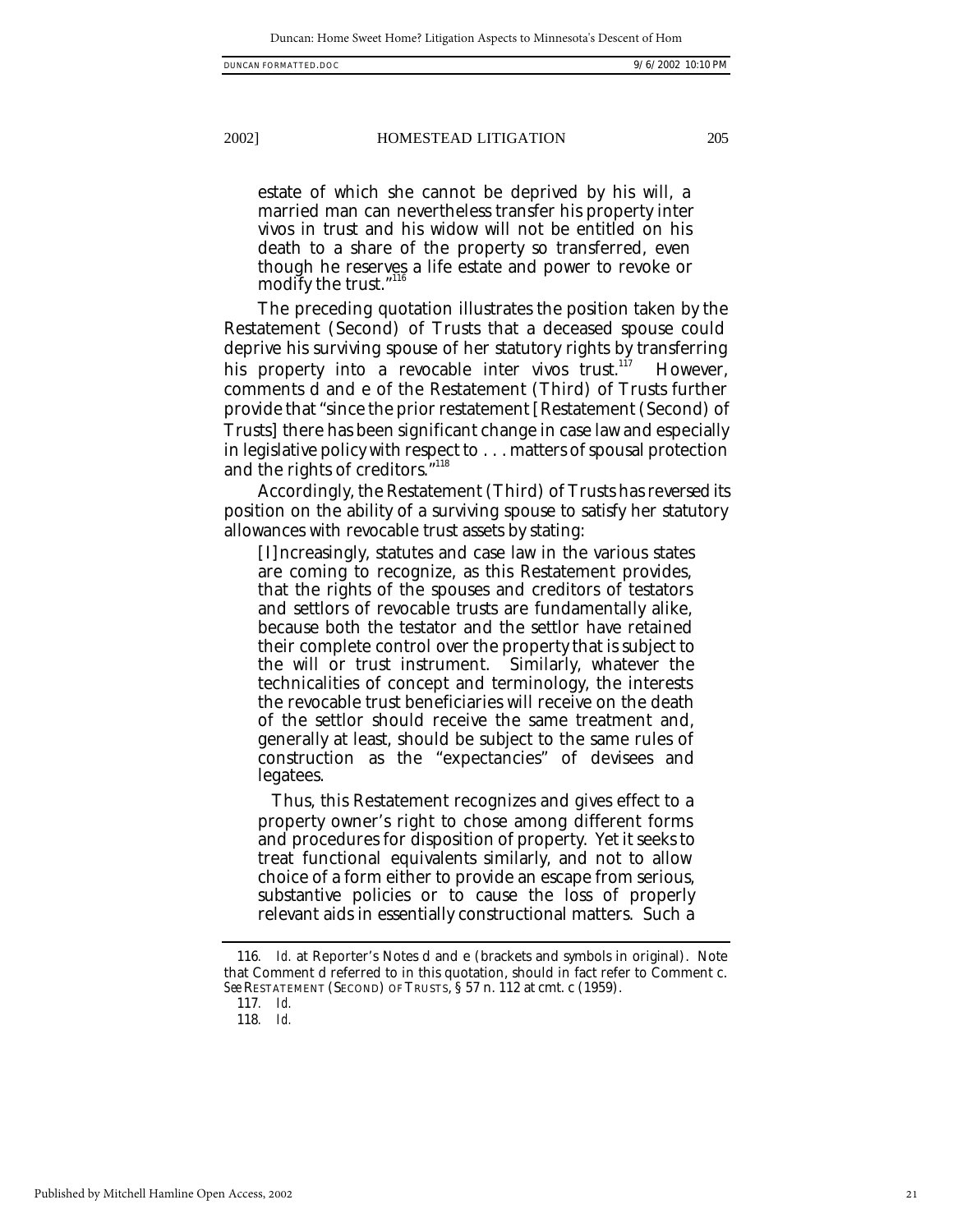policy of treating testamentary trusts and their settlors and beneficiaries in like manner to the treatment accorded testators and will beneficiaries, both during life and after death of the settlor or testator, has long been explicit in the federal income and transfer tax systems. Early, traditional, and still developing doctrine in trust and probate law has been neither so clear nor so consistent.

In brief, the fundamental and pervasive policy underlying this section and related to the rules of this Restatement is that diverse forms of revocable trusts (i) are valid without compliance with Wills Act formalities but (ii) absent persuasive reason for departure, are subject to the same restrictions (such as spousal rights) and other rules and constructional aids that are applicable to wills.

Although the change of position represents a fundamental shift from the common law and second Restatement, these comments to Restatement (Third) of Trusts, section 25, reveal that this change is simply an acknowledgment that the very nature and use of revocable trusts have changed, and therefore, common sense dictates that the law with respect to claims against trust assets must also change.<sup>120</sup> In fact, the comments point out that other areas of law recognized the development of the inter vivos revocable trust as a common estate planning tool and allow creditors to attach trust assets to enforce debts of the individual, and permit the IRS to enforce tax obligations owed by an individual on that person's revocable trust assets.<sup>121</sup> The reasoning behind the rule allowing a surviving spouse to attach assets of a decedent's revocable trust is really one of basic common sense and is best described by the above-quoted phrase, "treat functional equivalents similarly."<sup>122</sup>

# *b. The Restatement of Property (Donative Transfers) Approach*

Further support for this shift is found in the Restatement

<sup>119.</sup> *See* RESTATEMENT (THIRD) OF TRUSTS, § 25, cmt. a (Tentative Draft No. 1, 1996) (citing I.R.C. §§ 671-677 (income tax), §§ 2036 and 3038 (estate tax), § 2511 with Treasury Regulation, § 25.2511-2(c) (gift tax) (internal citation omitted), and § 2652(a) (generation-skipping transfer tax) (parenthetical information in original)).

<sup>120</sup>*. Id.*

<sup>121</sup>*. Id.*

<sup>122</sup>*. Id.*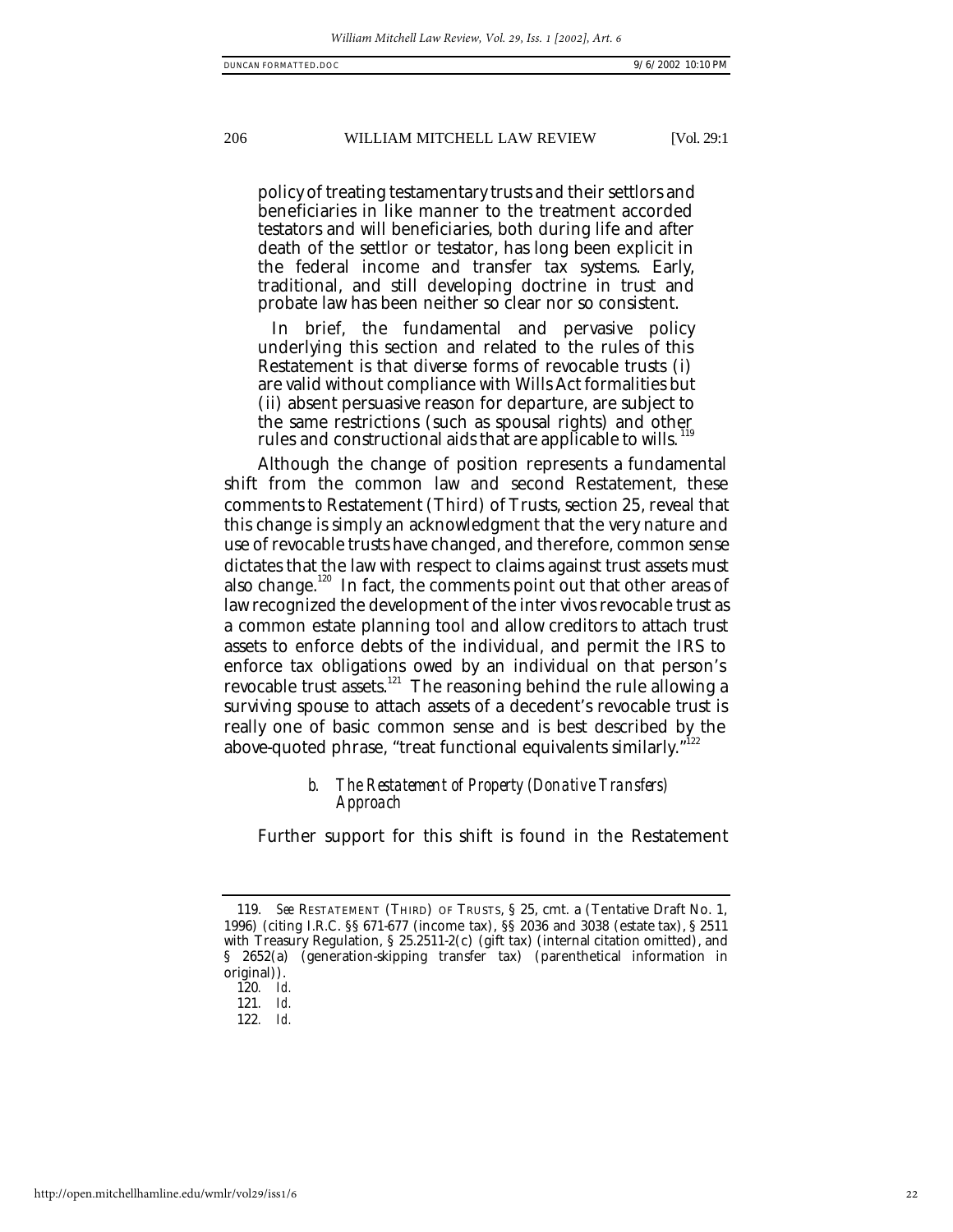(Second) of Property: Donative Transfers.<sup>123</sup> The Restatement provides that:

An inter vivos donative transfer to others than the donor's spouse that is a substitute for a will, or that is revocable by the donor at the time of the donor's death, is subject to spousal rights of the donor's spouse in the transferred property that would accrue to the donor's spouse on the donor's death if the transfer had been made by the donor's will.<sup>1</sup>

Therefore, this Restatement also recognizes that a revocable trust should not deprive a surviving spouse of her statutory spousal rights.<sup>125</sup> Although this Restatement is primarily concerned with a surviving spouse's right to elective share, reference is also made in the Comments to a statutory right to the homestead.<sup>126</sup> This section of the Restatement on the law of donative transfers is also referenced in the tentative draft to the Restatement (Third) of Trusts. $127$ 

#### *c. The Uniform Trust Code Approach*

Although the fundamental shift in position of the Restatement on the law of trusts is in a tentative draft format, further and compelling evidence that the law of trusts has developed to subject assets of a decedent's revocable trust to statutory allowances is provided in the recently approved Uniform Trust Code (drafted by the National Conference of Commissioners on Uniform State Laws).<sup>128</sup> Specifically, the Uniform Trust Code provides that:

After the death of a settlor, and subject to the settlor's right to direct the source from which liabilities will be paid, the property of a trust that was revocable at the settlor's death is subject to claims of the settlor's creditors, costs of administration of the settlor's estate, the expenses of the settlor's funeral and disposal of remains, and [statutory allowances] to a surviving spouse and children

<sup>123</sup>*. See* RESTATEMENT (SECOND) OF PROPERTY: DONATIVE TRANSFERS, § 34.1(3) (1992).

<sup>124</sup>*. Id.*

<sup>125</sup>*. Id.*

<sup>126</sup>*. Id.* at cmt. (k) on § 3.

<sup>127</sup>*.* RESTATEMENT (THIRD) OF TRUSTS: VALIDITY AND EFFECT OF REVOCABLE INTER VIVOS TRUST § 25(2) at Reporter's Notes d and e (Tentative Draft No. 1, 1996) (approved and recommended for enactment in all states).

<sup>128.</sup> UNIF. TRUST CODE: CREDITOR'S CLAIMS AGAINST SETTLOR, § 505 (2000).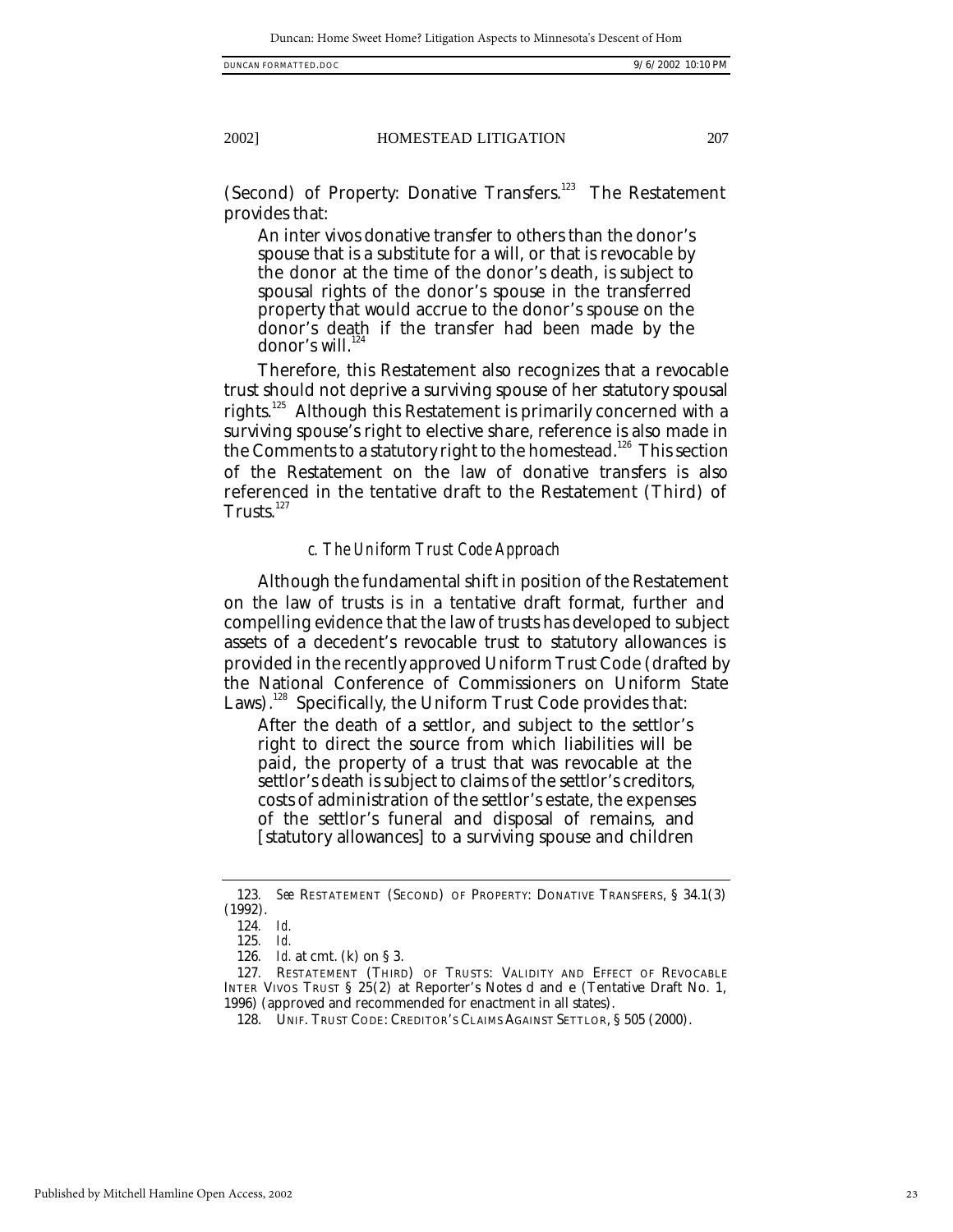to the extent the settlor's probate estate is inadequate to satisfy those claims, costs, expenses, and [allowances].<sup>1</sup>

The comments to the final draft of Section 505 discuss the rationale behind the provision subjecting trust assets to claims for statutory allowances by a surviving spouse:

Subsection  $(a)(3)$  recognizes that a revocable trust is usually employed as a will substitute. As such, the trust assets, following the death of the settlor, should be subject to the settlor's debts and other charges. However, in accordance with traditional doctrine, the assets of the settlor's probate estate must normally be first exhausted before the assets of the revocable trust can be reached. This section does not attempt to address the procedural issues raised by the need to first exhaust the decedent's probate estate to reach the assets of the revocable trust. Nor does this section address the priority of the creditor claims or the possible liability of the decedent's other nonprobate assets for the decedent's debts and other charges . . . as long as the rights of the creditor or family member claiming a statutory allowance are not impaired, the settlor is free to shift liability from the probate estate to the revocable trust.<sup>1</sup>

The Uniform Trust Code, including section 505 with the statutory allowance language, was introduced in both the Minnesota Senate and Minnesota House of Representatives during the 2001-2002 legislative session.<sup>131</sup> As of the date of publication of this article, the Senate bill has been referred to the Senate Judiciary Committee and the House bill has been referred to the House Civil Law Committee.<sup>132</sup>

# *D. The Meaning of "Occupied"*

As noted in the introductory hypotheticals, disputes may also arise as to whether a deceased spouse occupied a dwelling at the time of his or her death sufficient to make that dwelling a

<sup>129</sup>*. Id.* at § 505(3) (brackets in original).

<sup>130.</sup> UNIF. TRUST CODE: CREDITOR'S CLAIMS AGAINST SETTLOR, Comment to § 505 (2000).

<sup>131</sup>*. See* S.F. 2384, 82nd Leg. Sess. (Minn. 2001-2002); H.F. 2540, 82nd Leg. Sess. (Minn. 2001-2002).

<sup>132.</sup> S. Journal, 55th Day, 82nd Leg. Sess. 3642 (Minn. 2001-2002); and H. Journal, 56th Day, 82nd Leg. Sess. 5033 (Minn. 2001-2002).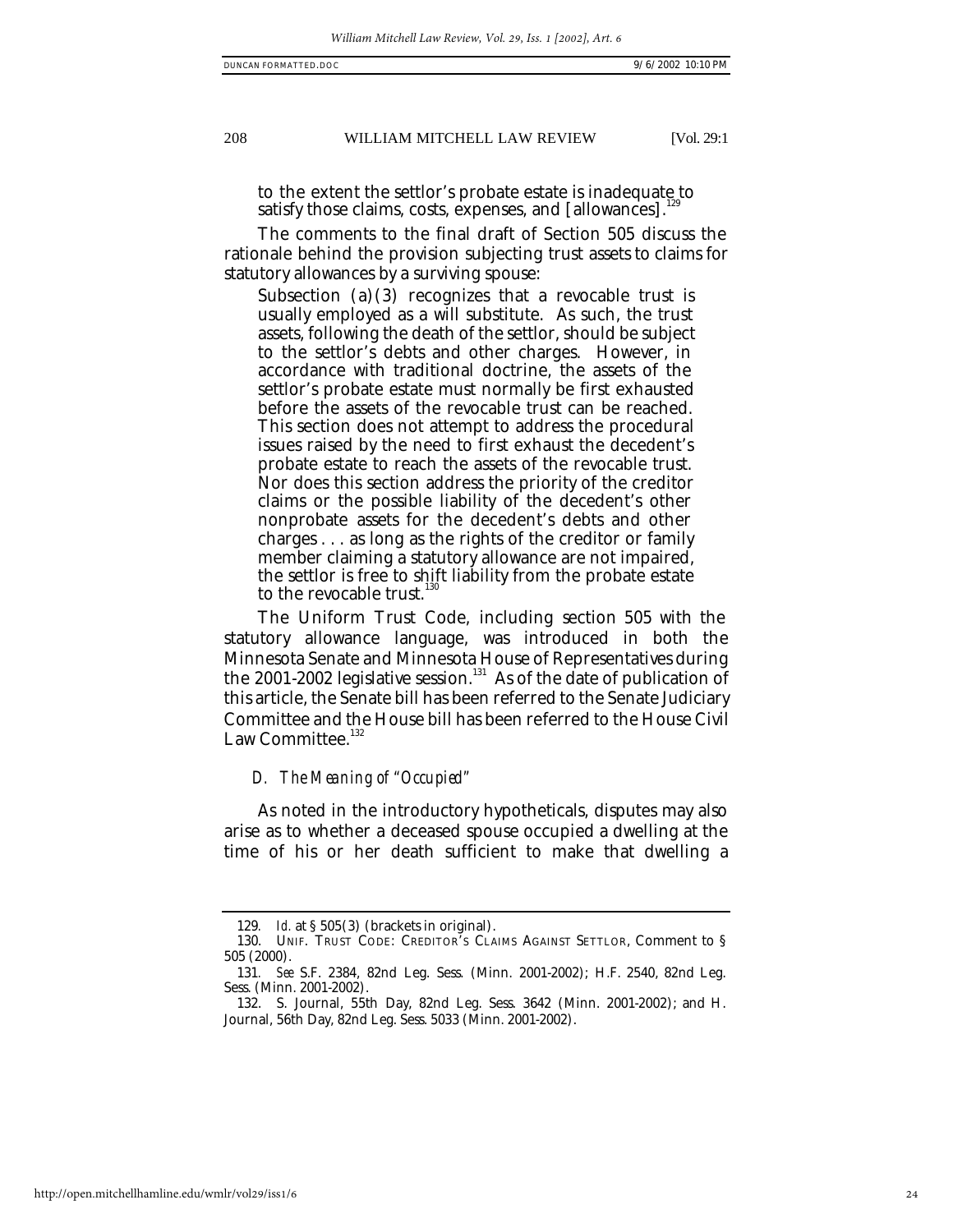homestead.<sup>133</sup> These issues, as well as potential arguments for expanding the concept of occupancy for purposes of the homestead descent statute, are more fully addressed in other sections of this article.<sup>134</sup> The cases that have addressed the occupancy requirement of homestead reveal that physical presence at the dwelling is a necessity, but that a temporary absence, if coupled with an intent to return, will not defeat occupancy. 135 Litigation arises when there is an absence from the dwelling and a dispute exists as to whether the absence is temporary or permanent and whether the absent spouse intends to return to the dwelling.

In the hypothetical where the deceased spouse is absent from the homestead due to remodeling of the home, it may be argued that the absence is temporary and for a definitive period of time. That is, the spouse is only absent from the homestead for the specific period of time that the work on the home is being completed and, arguably, the intent to return when the work is complete seems fairly clear. However, questions may arise whether an elderly spouse who has been a resident of a nursing home for the past year is only temporarily absent from the homestead. Is a spouse with advancing Alzheimer's ever going to return from the nursing home to her homestead? If the spouse in the nursing home was asked where her home was, would she identify her homestead, and is this relevant to showing intent to return? How should the court approach the issue of a terminally ill spouse who is admitted to a hospital or hospice facility with no hope or expectation of ever returning to the homestead? Certainly the law does not require a person to die in their home to retain a homestead classification, but the question of to what extent the circumstances of a person's life, and often death, may impact a determination of their homestead may be difficult to answer. These are some of the myriad of issues that may give rise to litigation under the homestead descent statute, and unless the understanding of occupancy is expanded or the presumption that homestead status continues once established is adopted, these issues will continue to arise and outcomes will vary according to the specific facts of each case. $136$ 

<sup>133</sup>*. See supra* Part I.

<sup>134</sup>*. See infra* notes 198-205 and accompanying text.

<sup>135</sup>*. Id. See also infra* notes 36-42 and accompanying text.

<sup>136</sup>*. See infra* notes 198-205 and accompanying text.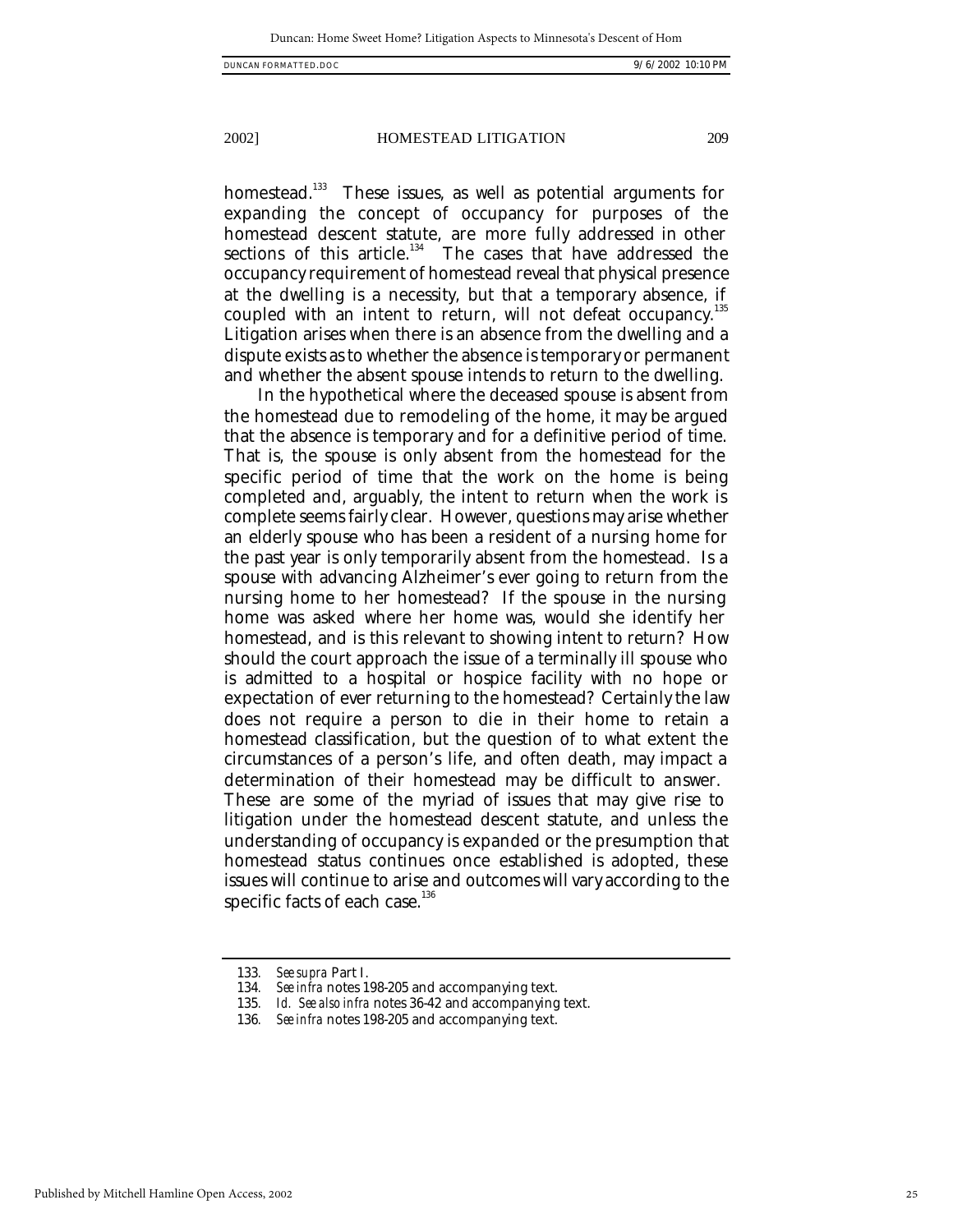#### IV. AVOIDING LITIGATION OVER THE HOMESTEAD

There are three statutory mechanisms a practitioner can utilize to assist a client in preventing litigation over the homestead when the client does not want the homestead to descend to the client's surviving spouse or surviving children.

#### *A. Antenuptial and Postnuptial Contracts: Minn. Stat. § 519.11*

Prior to the solemnization of a marriage, a couple may enter into an antenuptial contract that determines what rights each party has in nonmarital property upon dissolution, legal separation, or the termination of the contract upon the death of one spouse. $137$ Further, the antenuptial contract may bar the surviving spouse from claiming rights that he or she would otherwise have against the decedent's estate, even though the estate is not a party to the agreement.<sup>138</sup> Prior to entering an antenuptial contract, certain requirements must be met.<sup>139</sup> First, there must be a full and fair disclosure of the earnings and property of each party.<sup>140</sup> Second, both parties must have had an opportunity to consult with legal counsel of their choosing.<sup>141</sup> There are also requirements to ensure the proper execution of an antenuptial contract.<sup>142</sup> The agreement must be in writing, executed in the presence of two witnesses, acknowledged by the parties, executed before a notary public, and signed before the day of the wedding.<sup>143</sup> A power of attorney may not be used to execute an antenuptial agreement.<sup>144</sup> An amendment to an antenuptial agreement may only be made through a validly executed postnuptial agreement.<sup>145</sup>

The requirements for a valid postnuptial agreement were

143*. Id.*

144*. Id.*

<sup>137</sup>*. See* MINN. STAT. § 519.11, subd. 1 (2000).

<sup>138</sup>*. Id.*

<sup>139</sup>*. Id.*

<sup>140</sup>*. Id. See also infra* notes 166-86 and accompanying text for an examination of what constitutes full and fair disclosure.

<sup>141</sup>*. Id.* As a practical note, if one spouse refuses to retain counsel, the attorney for the other should amply document their file with correspondence to the unrepresented spouse of his or her right to counsel and a notification that the attorney is not providing legal advice to the unrepresented spouse. Further, the agreement should acknowledge that the unrepresented spouse is waiving his or her right to counsel.

<sup>142</sup>*. See* MINN. STAT. § 519.11, subd. 2 (2000).

<sup>145</sup>*. See* MINN. STAT. § 519.11, subd. 2a.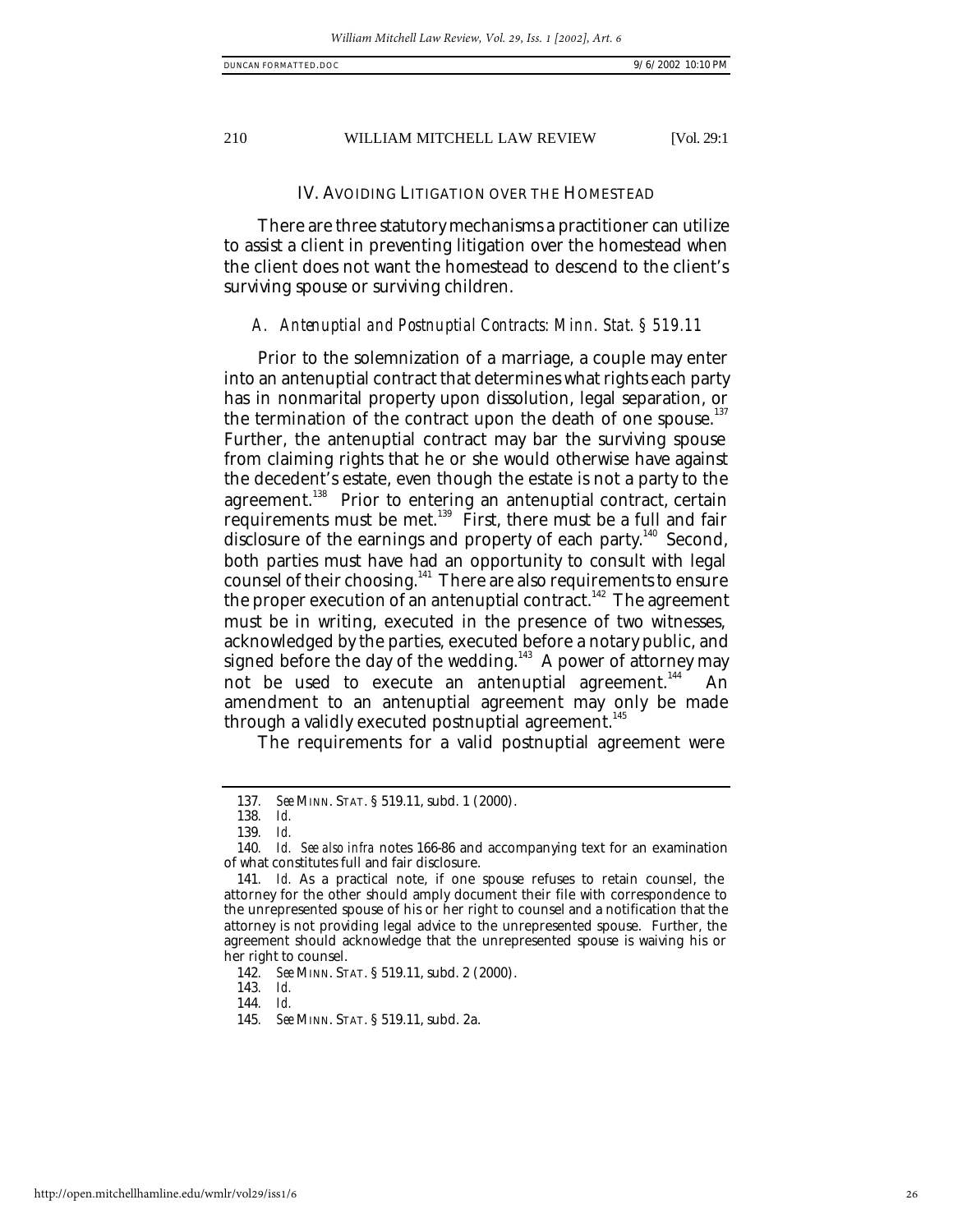recently amended during the 2001-2002 Minnesota legislative session.<sup>146</sup> Several requirements for postnuptial contracts were unchanged by the recent amendments. For example, a postnuptial contract must comply with all of the requirements for a valid antenuptial contract, must be procedurally and substantively fair and equitable at the time of execution and enforcement, must be executed in the same manner as antenuptial contracts, and must not determine child support or child custody.<sup>147</sup> Further, both spouses must be represented by separate legal counsel, as opposed to the antenuptial requirement that both parties must merely be allowed the opportunity to consult with counsel of their choosing.<sup>148</sup> The recent amendment to the postnuptial contract statute is nevertheless a significant change that may make its use more widespread. Prior to the amendment, in order for a postnuptial contract to be valid, each of the spouses had to have marital property, nonmarital property, or a combination of both with a net value exceeding \$1,200,000.<sup>149</sup> Obviously, this lessened the usefulness and frequency of use of the postnuptial statute. Also, the previous statute provided that if either party commences an action for dissolution or legal separation within two years of the date of execution of the postnuptial contract the agreement is not valid or enforceable.<sup>150</sup> The recent amendment eliminated the monetary requirement.<sup>151</sup> This change may have the effect of increasing the frequency of postnuptial contracts given that couples with fewer assets now have this option. The amendment also modified the provision that voided the agreement if either spouse commenced a dissolution or legal separation within two years.<sup>152</sup> The statute now states that if either party commences a dissolution proceeding or proceeding for legal separation the agreement is presumed to be unenforceable.<sup>153</sup> This presumption is rebuttable, however, if the spouse seeking to enforce the postnuptial contract can establish that the contract is fair and

<sup>146</sup>*. See* 2002 Minn. Sess. Law Serv. ch. 338 (West); *see also* MINN. STAT. § 519.11, subd. 1a.

<sup>147</sup>*.* MINN. STAT. § 519.11, subd. 1a(2)(b).

<sup>148</sup>*. Id*. at subd. 1a(2)(c).

<sup>149</sup>*. See id*. at subd. 1a(2)(d).

<sup>150</sup>*. Id.* at subd. 1a(2)(e).

<sup>151</sup>*. See* 2002 Minn. Sess. Law. Serv. ch. 338, sec. 1 (West).

<sup>152</sup>*. Id.*

<sup>153</sup>*. Id.*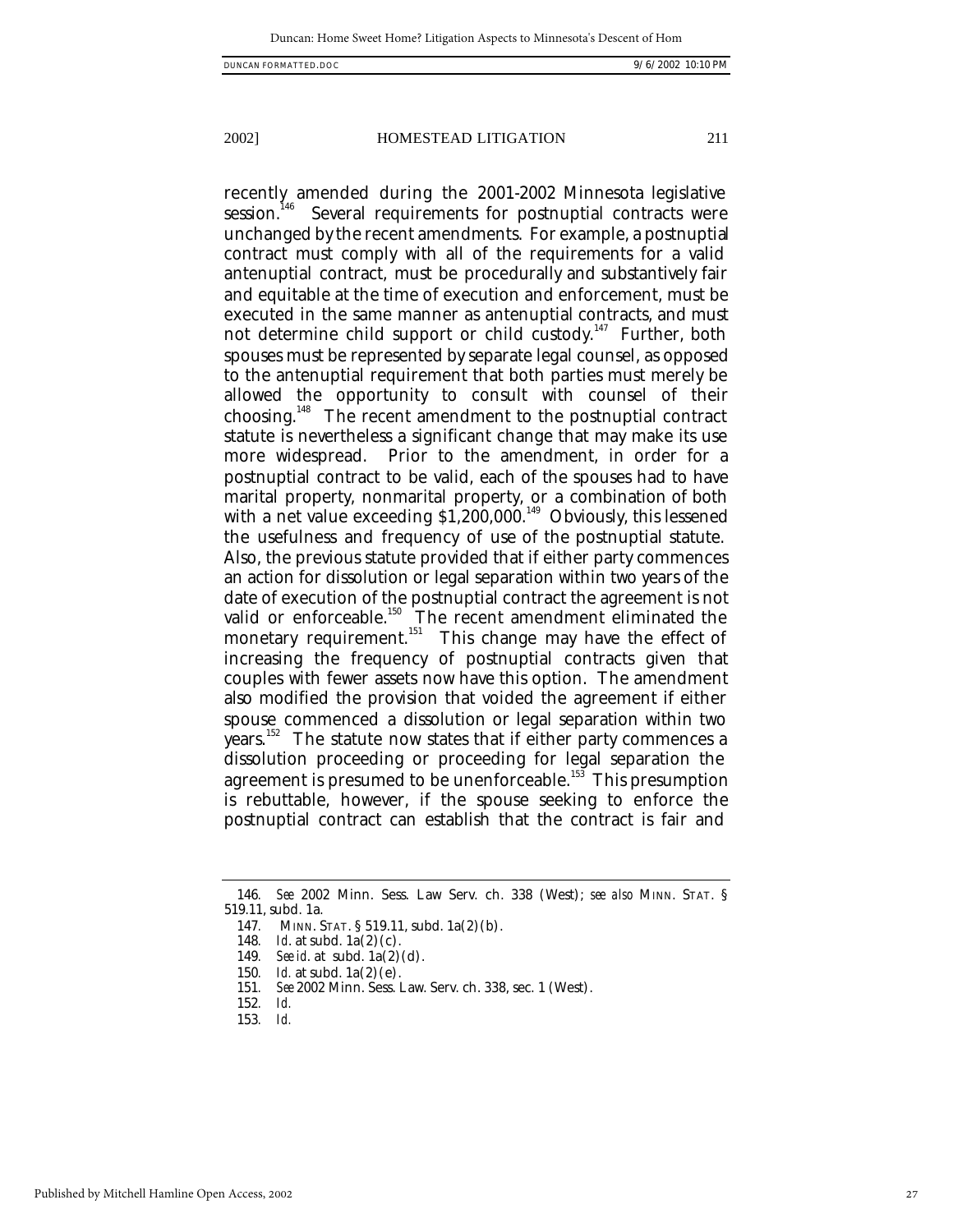equitable.<sup>154</sup> The availability of antenuptial and postnuptial agreements as a means of avoiding litigation after death may be extremely important for practitioners in advising their clients on wealth transfer and estate planning.

# *B. Waiver of Right to Elect and of Other Rights: Minn. Stat. § 524.2- 213*

Minnesota's probate code provides another mechanism by which a spouse can avoid litigation over the descent of the homestead by having his or her spouse execute a waiver of the right to election and of other rights.<sup>155</sup> Minnesota's waiver of spousal rights statute provides:

The right of election of a surviving spouse and the rights of the surviving spouse to the homestead, exempt property, and family allowance, or any of them, may be waived, wholly or partially, after marriage, by a written contract, agreement, or waiver signed by the party waiving after fair disclosure. Unless it provides to the contrary, a waiver of "all rights," or equivalent language, in the property or estate of a spouse is a waiver only of the right to the elective share. Any waiver prior to marriage must be made pursuant to  $\S 519.11$ .

The significant issue for the practicioner with respect to the homestead is that if the homestead right is being waived, it must include specific language to that effect.<sup>157</sup> Also of note is the requirement that only the spouse waiving rights needs to execute the document.<sup>158</sup> Unlike antenuptial or postnuptial contracts, the waiver provision does not have witnessing or attestation requirements.<sup>159</sup> However, the practitioner should recommend that any waiver be witnessed and notarized to avoid any argument that the signature is not that of the waiving spouse and to assist in the defense of a lack of capacity or undue influence claim that may be made after the death of the waiving party. Finally, it should be noted that the waiver statute requires only "fair disclosure" of assets, whereas the antenuptial and postnuptial statute requires full

<sup>154</sup>*. Id.*

<sup>155</sup>*. See* MINN. STAT. § 524.2-213 (2000).

<sup>156</sup>*. Id.*

<sup>157</sup>*. Id.*

<sup>158</sup>*. Id.*

<sup>159</sup>*.* UNIF. TRUST CODE: CREDITOR'S CLAIMS AGAINST SETTLOR, § 505 (2000). *Cf.* MINN. STAT. § 519.11 (2000).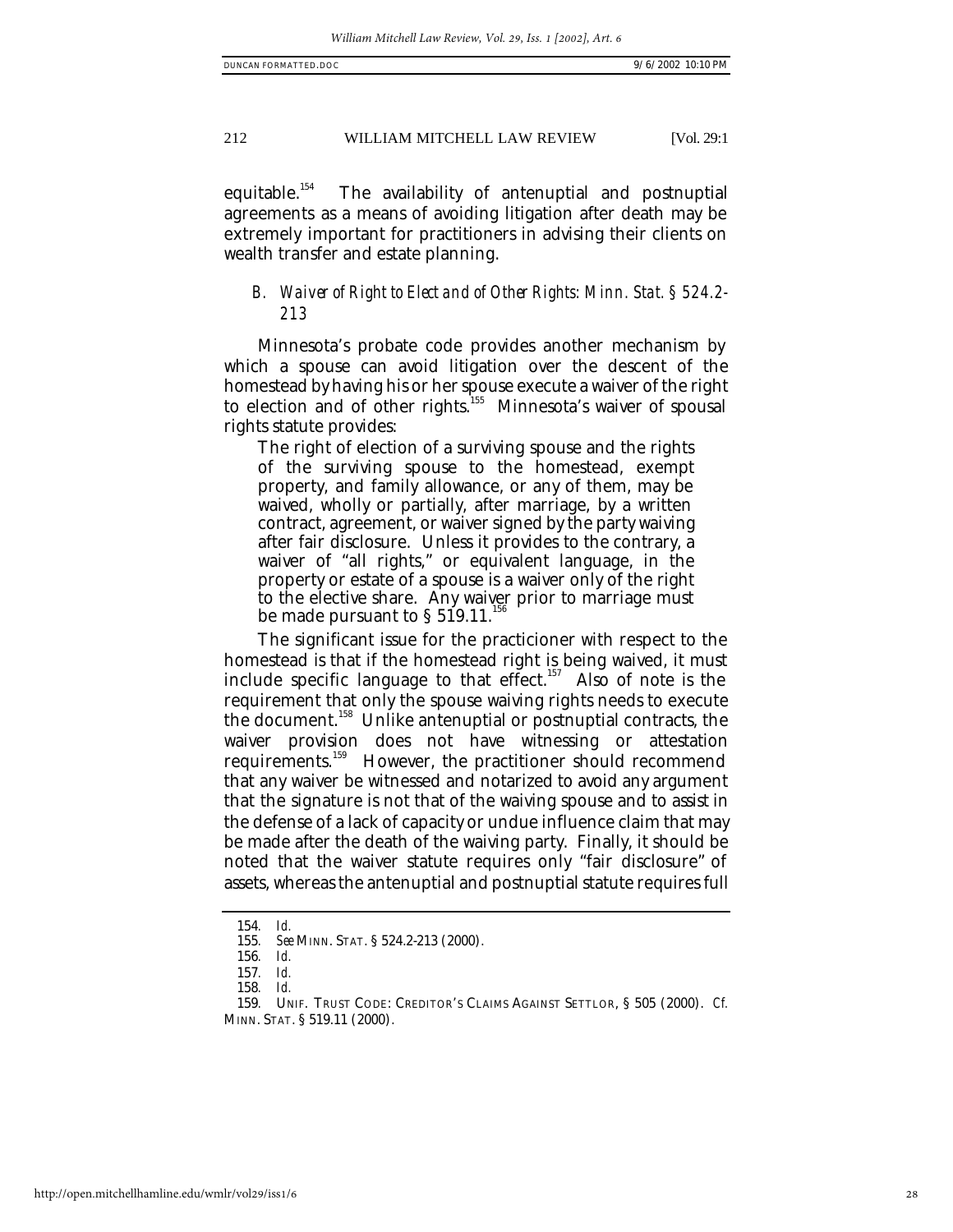and fair disclosure.<sup>160</sup>

While no appellate court in Minnesota has yet drawn a distinction between the differing terms used in these two statutes, an argument may be made that the waiver statute requires a disclosure that is less detailed than does the antenuptial statute.<sup>161</sup> A justification for a lesser standard of disclosure may be that a spouse who executes a waiver of spousal rights is in a better position to have information as to what assets the non-waiving spouse owns. Whereas, in the antenuptial setting a prospective spouse may not have the type of access or information prior to the marriage as to the other prospective spouse's assets. Another justification for a lesser standard may be that the danger of coercion by one spouse against another, by for example threatening to call off the wedding, is diminished when the waiver is executed during the marriage. The waiver of spousal rights is a very effective way to minimize the chance of expensive and protracted litigation, and may be easier to procure if a spouse is reluctant to execute an antenuptial contract because he or she desires to protect their interests in the event of a divorce.

#### *C. Miscellaneous Considerations for the Practitioner*

#### *1. Adequate Inquiry Into Your Client's Wishes*

Invariably, if litigation erupts over the surviving spouse's rights upon the death of a client, to the homestead or otherwise, there will be no end to the individuals willing to testify as to what were the decedent's wishes. The surviving spouse will be prepared to testify that the decedent told her on one or more occasions that the house will be hers upon his death. Whereas, the personal representative or trustee, who also happens to be an heir, will be ready to testify that the decedent did not want his wife to have anything from his estate. It is therefore incumbent upon the practitioner to thoroughly ascertain the estate planning client's wishes, particularly with respect to the homestead, which in many cases may be the most significant asset in the estate. By understanding the client's wishes with respect to what the surviving spouse will claim upon the client's death, the practitioner is better

<sup>160</sup>*. Compare* MINN. STAT. § 524.2-213, *and* MINN. STAT. § 519.11. *See also*  discussion *infra* at notes 166-86 and accompanying text.

<sup>161</sup>*. See* discussion *infra* notes 166-86 and accompanying text*.*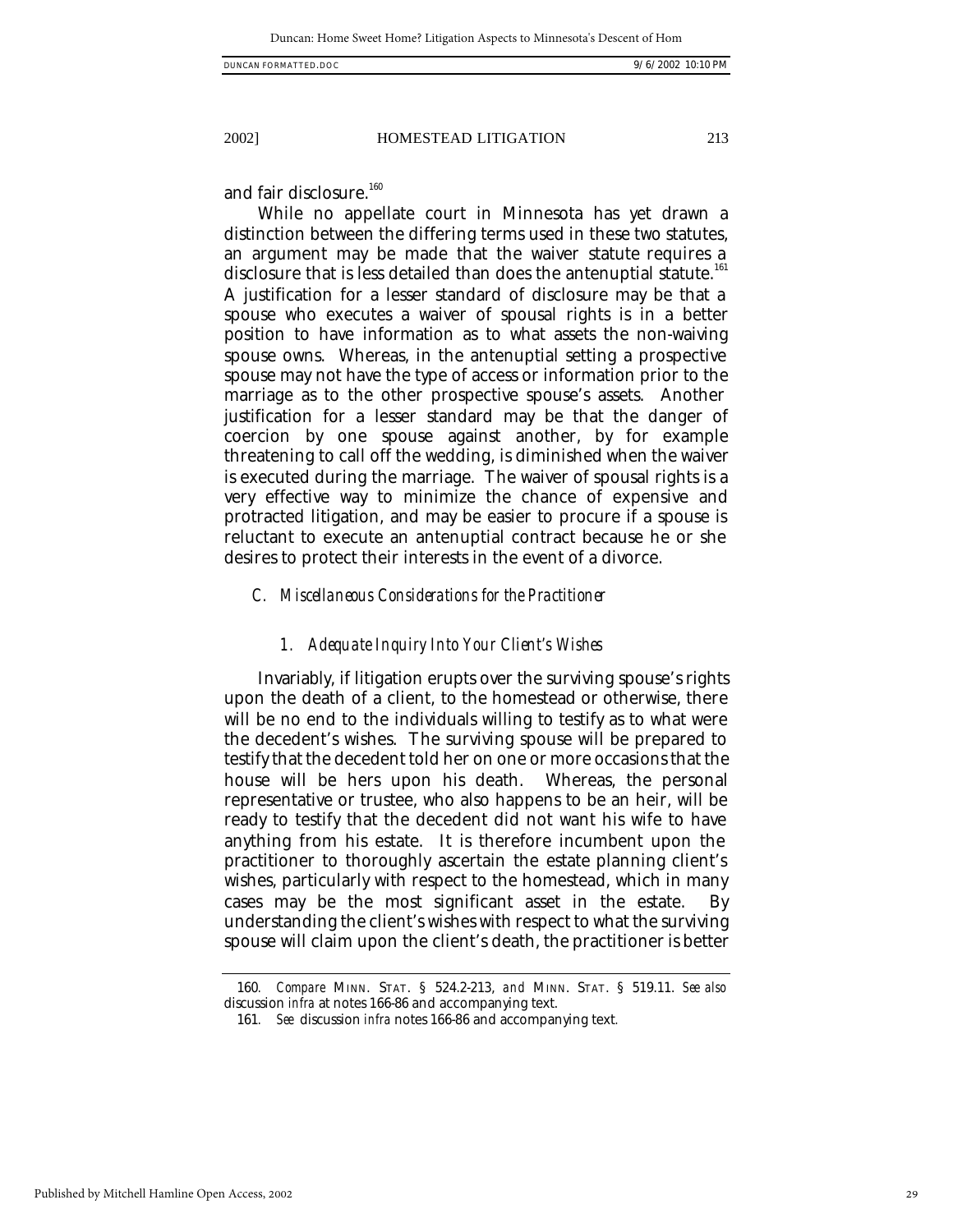able to offer alternatives such as a waiver or postnuptial contract. Also, by confirming the client's wishes apart from a testamentary instrument, through correspondence or a videotaped meeting, the practitioner may also prevent a decedent's heirs from attempting to obstruct a surviving spouse's claims for spousal rights when the intent and expectation of the decedent was that his surviving spouse would receive the full benefit of her statutory entitlements.

#### *2. Filing Petition Asserting Homestead Rights*

Although Minnesota case law indicates that a surviving spouse's life estate or fee interest in the homestead, as the case may be, vests upon the decedent's death, the surviving spouse must still take an action to assert and preserve this right under the descent of homestead statute.<sup>162</sup> The descent statute provides that a surviving spouse is deemed to consent to any testamentary or other disposition of the homestead to which the spouse has not previously consented to in writing unless a petition is filed asserting the homestead rights in the same manner as a petition for an elective share.<sup>163</sup> The time limit for filing a petition for elective share is nine months from the date of death, or six months after admission of the will to probate, whichever is later to occur.<sup>164</sup> An extension may be sought from the court to extend the time for making an election.<sup>165</sup>

#### *3. Fair Disclosure in Executing a Waiver*

As previously discussed, the disclosure requirement of a waiver of spousal rights, including the right to the homestead, may be waived only "after fair disclosure," whereas the antenuptial and postnuptial contract statute requires full and fair disclosure.<sup>166</sup> Since there are no cases discussing what fair disclosure means under the waiver statute it is unclear whether the same standard for disclosure applies to waivers of spousal rights and antenuptial contracts. Arguments may be made that the waiver statute requires a lesser amount of disclosure than does an antenuptial or

<sup>162</sup>*. See supra* note 47 and accompanying text. *See also* MINN. STAT. § 524.2- 402(d (2000).

<sup>163</sup>*.* MINN. STAT. § 524.2-402(d).

<sup>164</sup>*. See* MINN. STAT. § 524.2-211.

<sup>165</sup>*. Id.*

<sup>166</sup>*. See supra* notes 140, 161 and accompanying text.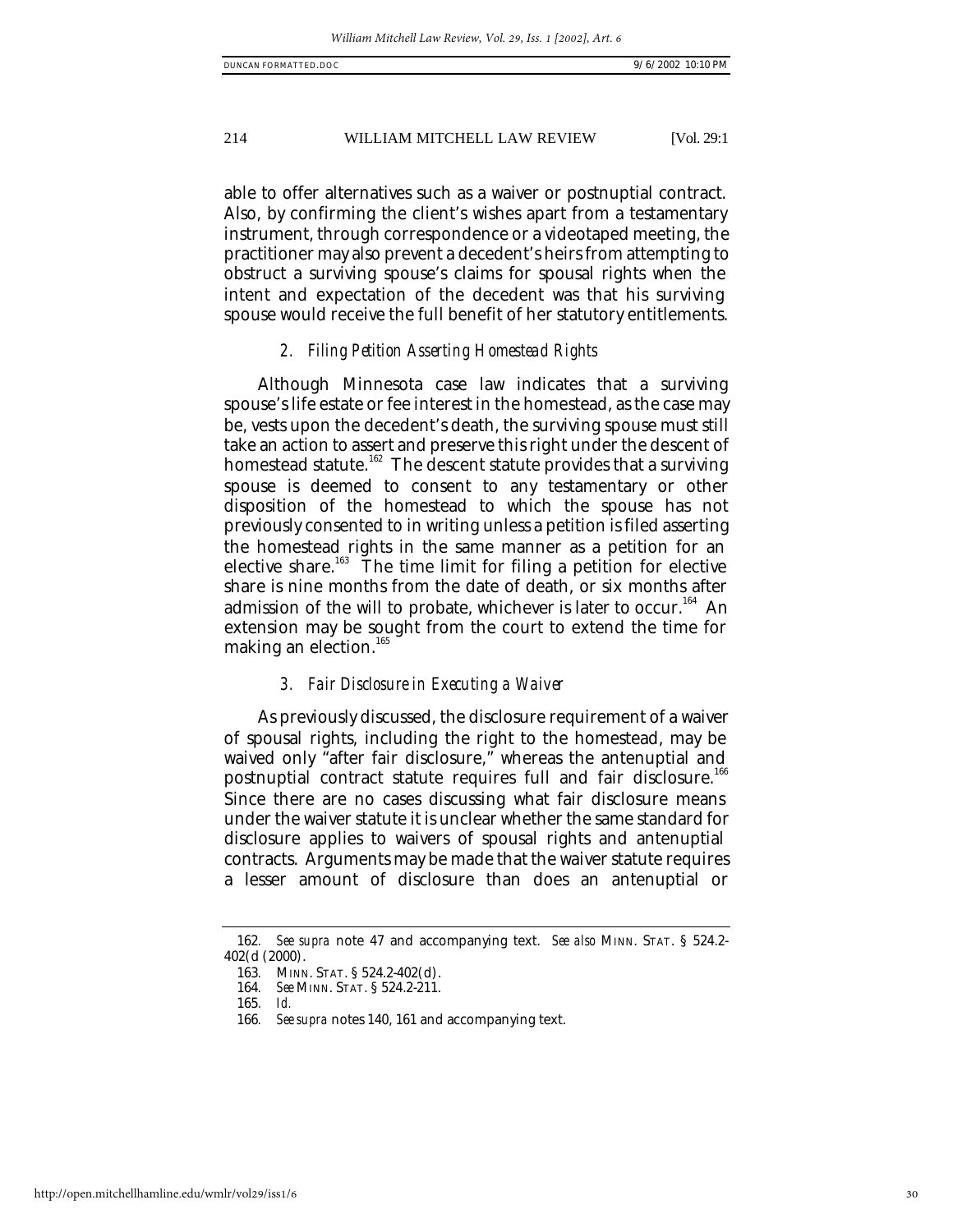postnuptial contract.<sup>167</sup> However, for the practitioner intent on avoiding litigation for his or her client on the issue of whether a waiver is void for lack of fair disclosure, the best approach is to read the two statutes as requiring the same level of disclosure. Therefore, an examination as to what constitutes full and fair disclosure is warranted.

The Minnesota Supreme Court has said that the preferred method of fully and fairly disclosing earnings and property under the antenuptial statute is to attach complete and detailed financial statements.<sup>168</sup> However, the court did not make this a statements.<sup>168</sup> However, the court did not make this a requirement.<sup>169</sup> The court in *McKee-Johnson* found that the The court in *McKee-Johnson* found that the antenuptial agreement met the requirements for procedural fairness in that the wife was advised of, and waived, her right to consult with independent counsel and that the agreement was signed upon full and fair disclosure.<sup>170</sup> With regard to full and fair disclosure, attached to the antenuptial agreement were detailed and complete financial statements in which both parties disclosed assets, liabilities, net worth, and earnings. $171$  The court said that they had previously suggested these types of statements and other jurisdictions also looked favorably on such statements as satisfying the full and fair disclosure requirement.<sup>172</sup> The court held that "to so attach those statements, it appears to be an appropriate and practical way in which to comply with the disclosure requirement."173

There is case law in Minnesota that holds that full and fair disclosure under the antenuptial statute was made without the rendering of complete and detailed financial statements.<sup>174</sup> In one such case, the Minnesota Supreme Court found that since the plaintiff and defendant had been acquainted with each other for twenty years prior to their marriage, had visited one another's homes, and Plaintiff had visited Defendant's farms the court held that "Plaintiff was familiar with and had full knowledge of the extent and nature of Defendant's property when the antenuptial

171*. Id.*

<sup>167</sup>*. Id.*

<sup>168</sup>*. See* McKee-Johnson v. Johnson, 444 N.W.2d 259, 266 (Minn. 1989).

<sup>169</sup>*. Id.*

<sup>170</sup>*. Id.*

<sup>172</sup>*. Id.* 173*. Id.*

<sup>174</sup>*. See infra* notes 175-76 and accompanying text.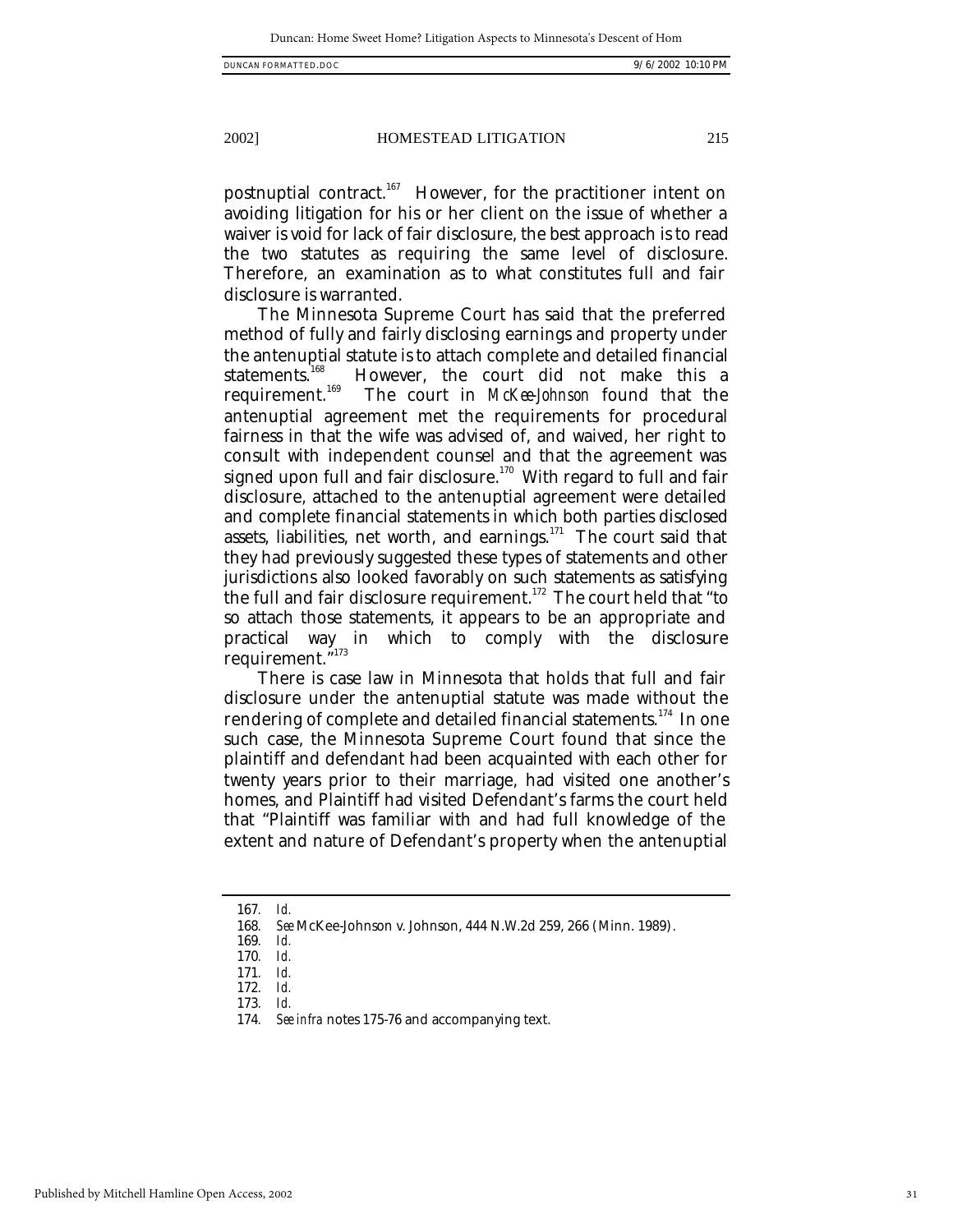agreement was made."<sup>175</sup> Further, in a 1984 Minnesota Court of Appeals case, the court found sufficient disclosure when the party requesting the antenuptial agreement stated to his future wife that he was worth approximately \$300,000 to \$400,000, when in fact he was worth \$750,000.<sup>176</sup> The court commented that "[t]his The court commented that "[t]his understatement gave the wife a grossly deflated view of her husband's estate. However, the record as a whole does support that the trial court's finding that the discrepancy was a good faith error resulting from explosive growth in the real estate market."<sup>177</sup>

In an early case, the court found that a confidential relationship voided the antenuptial contract because the defendant never allowed his future spouse to become acquainted with the full value of his property and that "[i]t was his duty to inform her, as well as to advise her of the nature and extent of the interest in his estate that she was giving up."<sup>178</sup> This case involved the marriage of an older man of substantial means to a significantly younger fiancée who was pregnant with their child, and to whom he provided no information as to his assets, nor informed her regarding her entitlements under the law upon his death.<sup>179</sup> A similar result occurred in a case involving a sixty-six year old retired farmer who married a fifty-eight year old German immigrant with marginal skills in the English language.<sup>180</sup> The court found that because Plaintiff was without business experience and no match for her husband with regard to negotiating the terms of antenuptial agreements, and since there did not appear to be any particular disclosure made as to the husband's property and assets, the antenuptial agreement was invalid and unenforceable.<sup>181</sup>

Another case illustrates how courts have treated situations where one future spouse springs an antenuptial agreement upon the other.<sup>182</sup> In this case, the wife was told five days prior to the wedding that if she did not sign the antenuptial agreement there would be no marriage.<sup>183</sup> She therefore signed.<sup>184</sup> The court

<sup>175</sup>*. See* Gertner v. Gertner, 246 Minn. 319, 325, 74 N.W.2d 809, 814 (1956).

<sup>176</sup>*. See* Hill v. Hill, 356 N.W.2d 49, 53 (Minn. Ct. App. 1984).

<sup>177</sup>*. Id.* 

<sup>178</sup>*. See* Slingerland v. Slingerland, 115 Minn. 270, 275, 132 N.W. 326, 328 (1911).

<sup>179</sup>*. Id.* at 272, 132 N.W. at 327.

<sup>180</sup>*. See* Stanger v. Stanger, 152 Minn. 489, 490-91, 189 N.W. 402, 403 (1922).

<sup>181</sup>*. Id.* at 491, 189 N.W. at 403.

<sup>182</sup>*. See* Rudbeck v. Rudbeck, 365 N.W.2d 330 (Minn. Ct. App. 1985).

<sup>183</sup>*. Id.* at 332.

<sup>184</sup>*. Id.*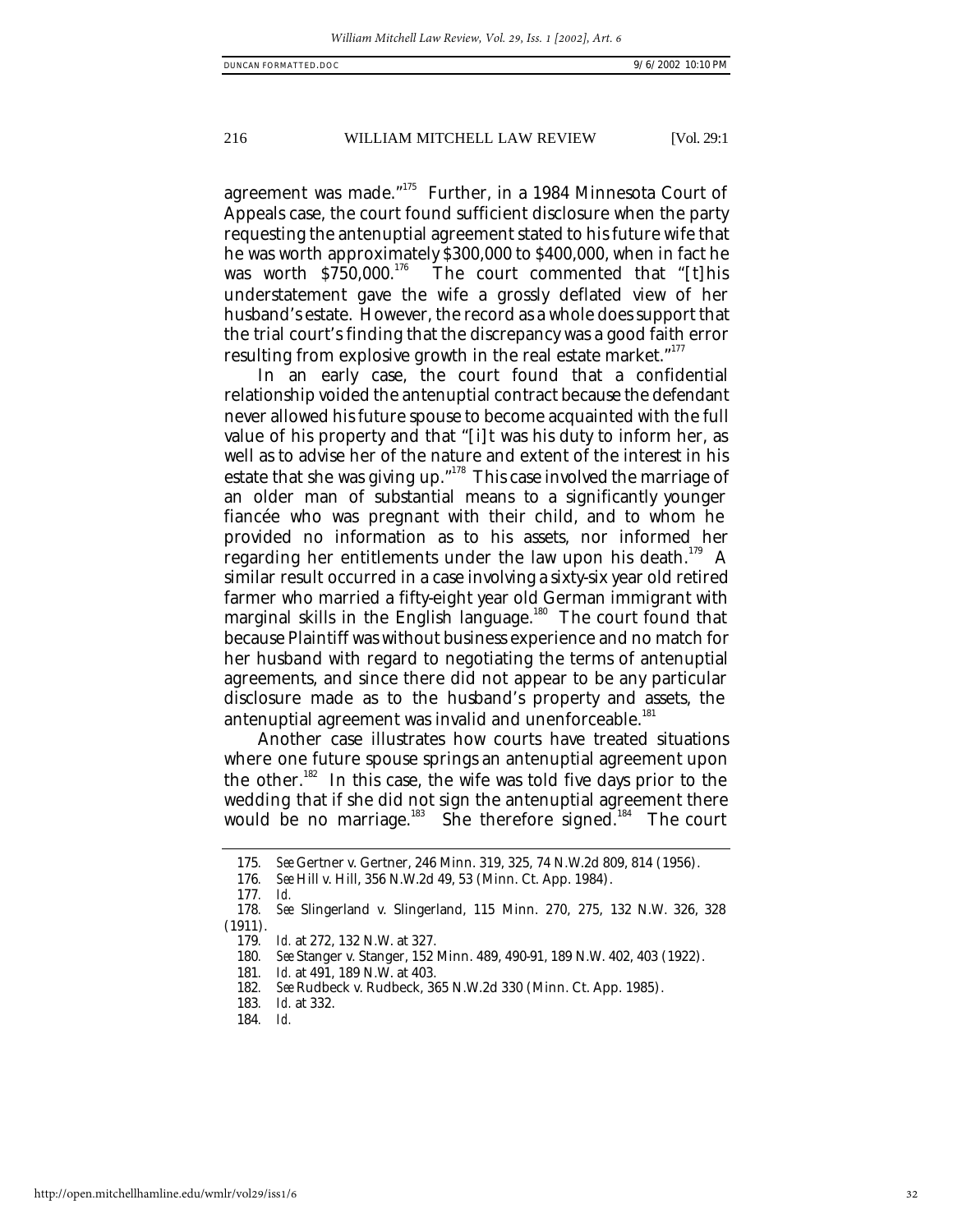invalidated the antenuptial agreement because the wife had no meaningful opportunity to consult with an attorney and because the husband failed to make full disclosure.<sup>185</sup> The husband's argument that he did make full disclosure is that his wife "had the opportunity to determine the extent of his assets because of all the 'stuff laying all over [his] desk."<sup>186</sup>

#### *4. Discovery Practice in Homestead Litigation*

For the practitioners who do find themselves representing a client in homestead or other spousal rights litigation, the aggressive use of written and deposition discovery may be helpful in obtaining a speedy resolution to the case, either through summary judgment or settlement. Interrogatories requesting information about the nature, location, amount of the decedent's assets, dates of transfers made by the decedent, and information regarding the expected testimony of witnesses are just some of the areas where relevant information may arise.<sup>187</sup> Also, requests for production of Also, requests for production of documents seeking tax returns, property tax classifications, mortgage documents, deeds, lines of credit, or invoices for utility services or renovations may assist in establishing incidents of ownership in the event that ownership of the dwelling is challenged. <sup>188</sup> Finally, with respect to written discovery, detailed requests for admissions may assist in narrowing the issues for trial or for a summary judgment motion.<sup>189</sup> Selected depositions of the decedent's personal representatives, trustees, children, other estate beneficiaries, or even close friends early in the litigation may help facilitate resolution and will help to root out all of the statements allegedly made by the decedent to these individuals.<sup>190</sup>

# *5. Use of Summary Judgment Motions to Expedite Resolution*

Minnesota summary judgment "shall be rendered forthwith if the pleadings, depositions, answers to interrogatories, and admissions on file, together with the affidavits, if any, show that there is no genuine issue as to any material fact and that either

2002] HOMESTEAD LITIGATION 217

<sup>185</sup>*. Id.*

<sup>186</sup>*. Id.* at 333.

<sup>187</sup>*. See* MINN. R. CIV. P. 33.

<sup>188</sup>*. See* MINN. R. CIV. P. 34.

<sup>189</sup>*. See* MINN. R. CIV. P. 36.

<sup>190</sup>*. See* MINN. R. CIV. P. 30.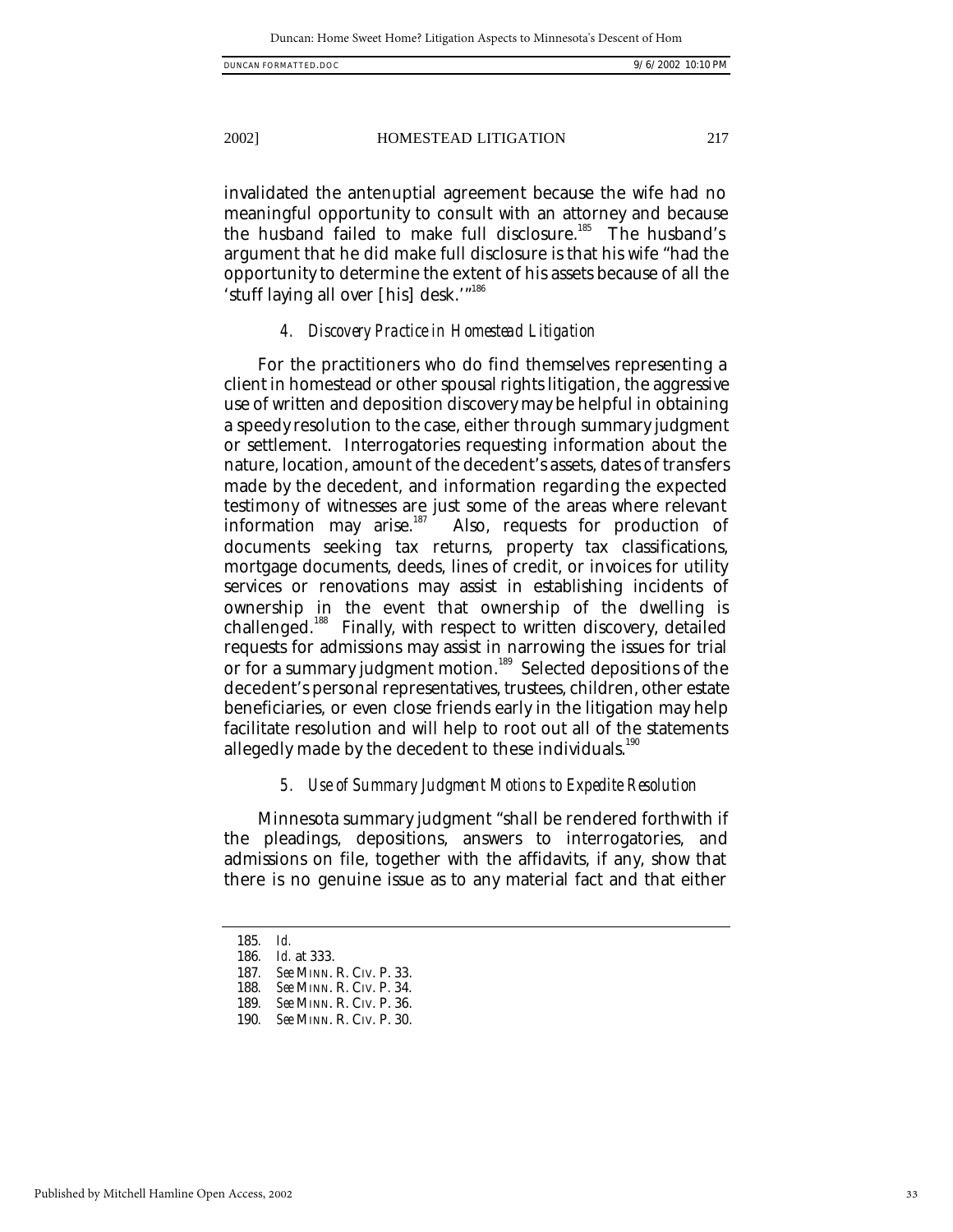party is entitled to a judgment as a matter of law."<sup>191</sup> The summarv judgment standard is a familiar one and is looked upon favorably as a means to dispose of litigation where it is clear that no material fact issues exist and a party is entitled to judgment as a matter law.<sup>192</sup> A material fact, for the purposes of summary judgment, is a fact which will affect the outcome of the case. $193$ 

The United States Supreme Court has stated that the plain language of Rule 56 of the Federal Rules of Civil Procedure, which sets the same standard as Rule 56 of the Minnesota Rules of Civil Procedure, mandates the entry of summary judgment in the following instance:

[A]fter adequate time for discovery and upon motion, against a party who fails to make a showing sufficient to establish the existence of an element essential to that party's case, and on which that party will bear the burden of proof at trial. In such a situation, there can be "no genuine issue as to any material fact," since a complete failure of proof concerning an essential element of the non-moving party's case necessarily renders all other facts immaterial.

A motion for summary judgment may be appropriate in homestead litigation since, other than the case in which conflicting statements from the decedent are argued, the facts surrounding the issue of whether a dwelling was owned or occupied might not be in dispute. For example, in the two hypotheticals discussed in the introduction of this article there will likely be no dispute that the wife transferred her house into a revocable trust prior to the marriage or that she resided in a nursing home for the last year of her life.<sup>195</sup> Likewise, there will likely not be a dispute as to whether the husband who died in the car accident while his home was being remodeled intended to move into the home with his wife once the renovations were complete, or that he and his wife were living in her home at the time of his death.<sup>196</sup> Summary judgment motions in both of these hypotheticals may be an appropriate and

<sup>191</sup>*.* MINN. R. CIV. P. 56.03; *see also* MINN. GEN. R. PRAC. DIST. CT. 115 (describing the procedure for bringing a motion for summary judgment).

<sup>192</sup>*. See* Carlisle v. City of Minneapolis, 437 N.W.2d 712, 715 (Minn. Ct. App. 1989).

<sup>193</sup>*.* Zappa v. Fahey, 310 Minn. 555, 556, 245 N.W.2d 258, 259-60 (1976).

<sup>194</sup>*.* Celotex Corp. v. Catrett, 477 U.S. 317, 322-23 (1986).

<sup>195</sup>*. See supra* Part I.

<sup>196</sup>*. Id.*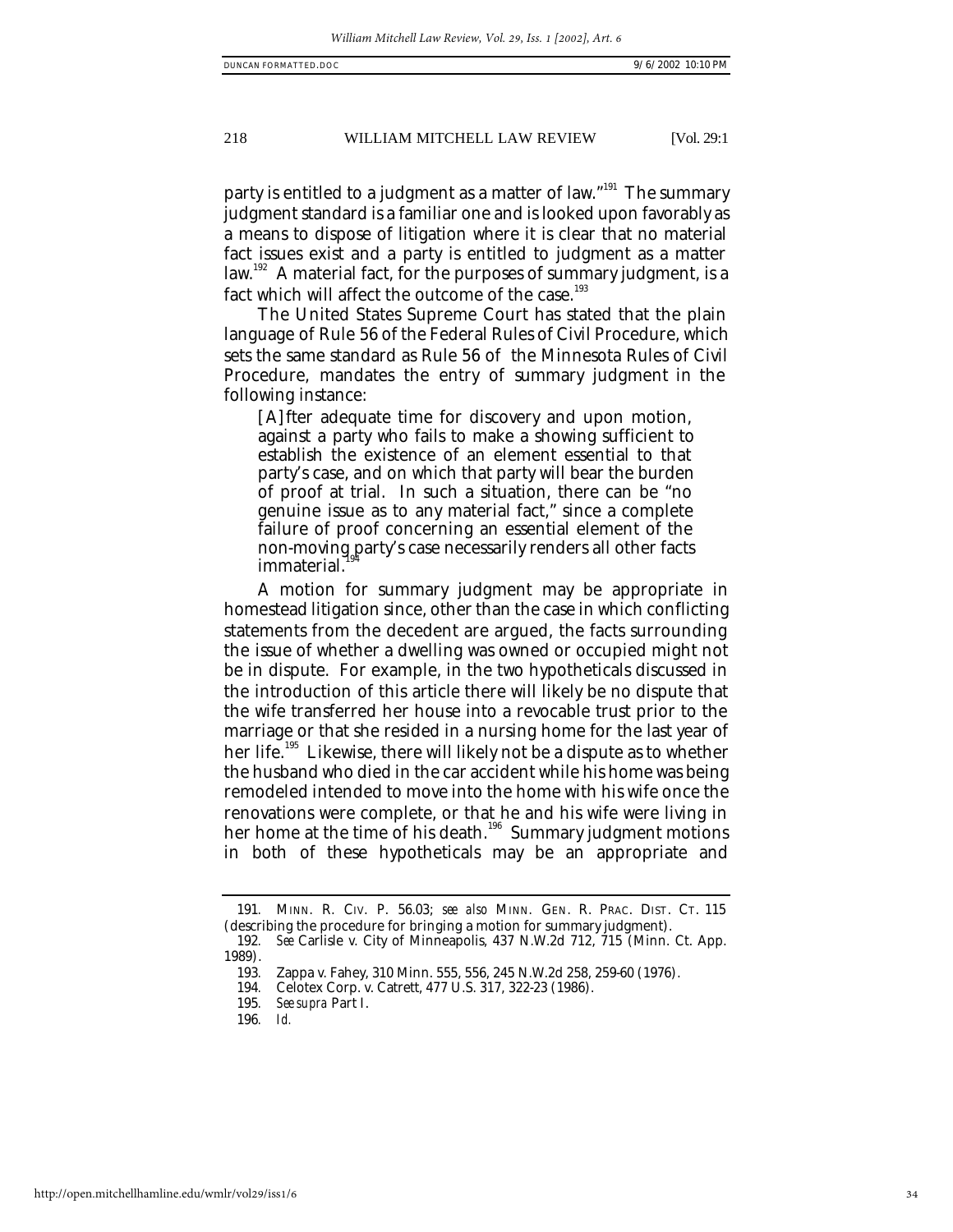expedient way to resolve contested issues of what constitutes the decedent's homestead, or at a minimum move the case toward settlement.<sup>197</sup>

# V. A PROPOSAL FOR AN EXPANDED DEFINITION OF HOMESTEAD IN THE PROBATE CODE

#### *A. Generally*

Given the potential for litigation in determining what constitutes a decedent's homestead and whether it is owned and occupied by the decedent at the time of death, this author suggests that a homestead should be determined in much the same way that a person's domicile is determined. What follows is a discussion on how domicile is determined and how this analysis may be used to resolve the ambiguity that exists with respect to the descent of homestead statute.

#### *B. An Analogy to Domicile*

Domicile requires a person's physical presence at a location coupled with an intention to make that location one's home.<sup>198</sup> To acquire a new domicile there must be a union of residence with an intent to make the place one's home.<sup>199</sup> As the Minnesota Supreme Court has stated, "residence without intention, or intention without residence, is of no avail."<sup>200</sup> Once domicile is established it is presumed to continue until the contrary is shown.<sup>201</sup> The court in *Smith* found that a change in domicile was justified because the decedent had taken the following actions: opened a bank account in a particular county; changed his address with the post office; told acquaintances of his intent to remain in the county; and identified himself in court documents as being a resident of that county.<sup>202</sup> Clearly a person's intention to make a particular location his or her

<sup>197.</sup> The author has noted that in these cases the basic facts are not generally disputed, but rather the application of these facts to the definition of homestead is what is in dispute, which can be resolved by summary judgment.

<sup>198</sup>*. See* Manthey v. Comm'r of Revenue, 468 N.W.2d 548, 549 (Minn. 1991). *See* Smith v. Smith, 242 Minn. 85, 89, 64 N.W.2d 129, 131 (1954).

<sup>199</sup>*. Manthey*, 468 N.W.2d at 549; *Smith*, 242 Minn. at 89, 64 N.W.2d at 131.

<sup>200</sup>*.* Davidner v. Davidner, 304 Minn. 491, 493, 232 N.W.2d 5, 7 (1975).

<sup>201</sup>*. See Manthey*, 468 N.W.2d at 550.

<sup>202</sup>*. Smith*, 242 Minn. at 89-90, 64 N.W.2d at 132.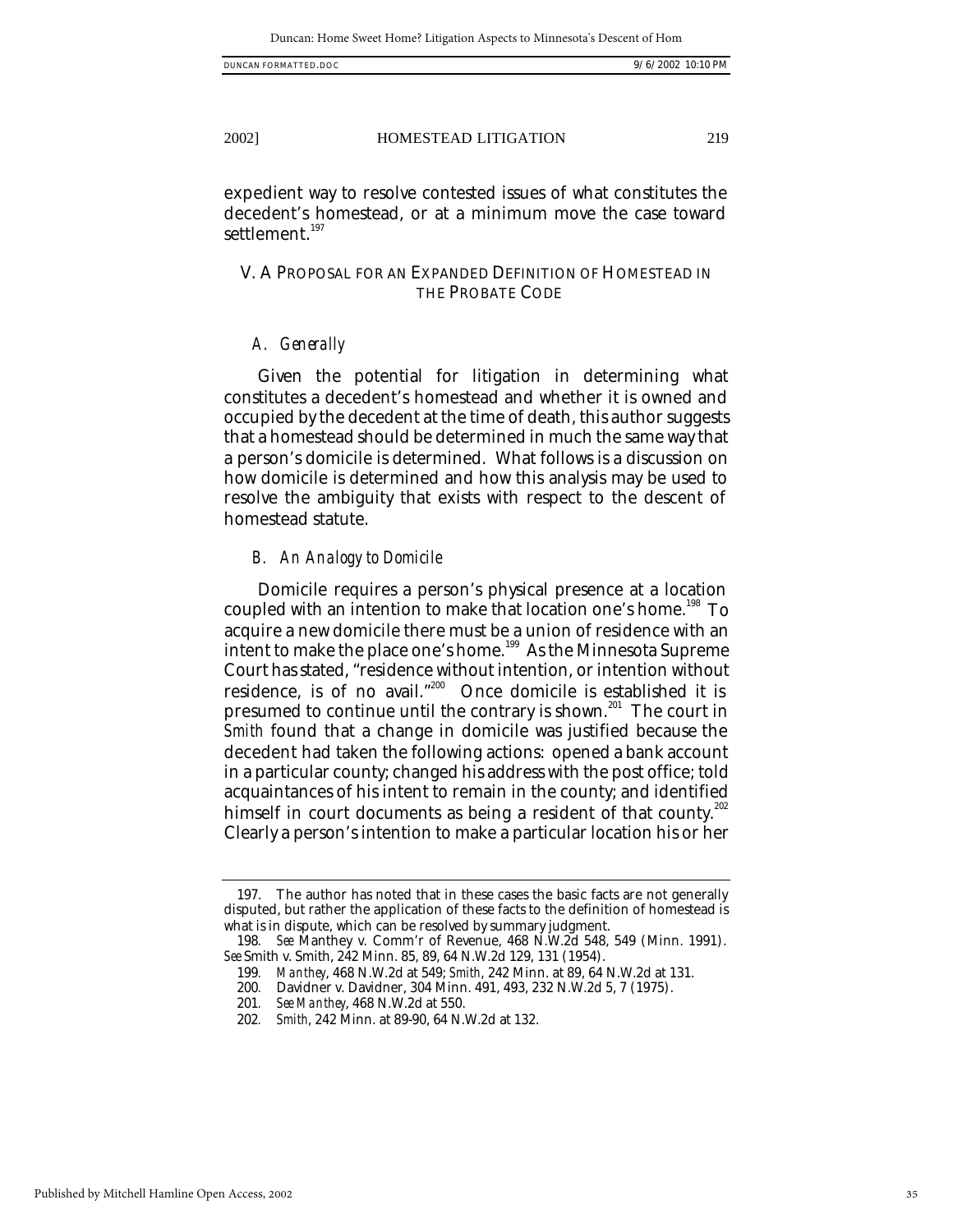domicile is of paramount importance.

In terms of an absence from a person's established domicile and the effect of an absence, Minnesota courts have held that a mere change of residence, although continued for a long time, does not change a person's domicile.<sup>203</sup> The court in *Davidner v. Davidner* found that a physician with an established domicile in Minnesota did not change his domicile although he moved to Utah for a significant period of time to complete his medical residency. $^{204}$ This holding comports with the general rule that while a person can have only one domicile, he or she may have more than one residence.<sup>205</sup>

Notions of domicile and homestead naturally have some commonalties, including a physical presence at a location and varying degrees of intent to make the location one's domicile or homestead. Further, temporary absence from the domicile or homestead for varying lengths of time does not defeat a claim of domicile or homestead. This article proposes that these common elements should be even more closely aligned with each other. That is, an intention of a decedent to make a dwelling his or her homestead should be given greater consideration and weight, as it is in determining domicile. Further, once a physical presence has been established at a dwelling, combined with an intent to make the dwelling one's homestead, a presumption should attach that this dwelling is the person's homestead until a contrary intention is shown. Finally, this author suggests that prolonged physical absences from a homestead should not give rise to arguments that the dwelling is no longer the person's homestead. To expand the concept of homestead and its definition of a dwelling owned and occupied for purposes of the descent statute to the same standards on which a person's domicile is determined will greatly clarify the ambiguity that exists and likely eliminate many of the litigious issues that arise. Further, this expanded concept of a homestead under the descent statute is appropriate given Minnesota's longstanding protection of the surviving spouse and children with respect to homestead rights.

<sup>203</sup>*. See Davidner*, 304 Minn. at 493-94, 232 N.W.2d at 7; Berc v. Berc, 407 N.W.2d 131, 135 (Minn. Ct. App. 1987).

<sup>204</sup>*. Davidner,* 304 Minn. at 493-494, 232 N.W.2d at 7.

<sup>205</sup>*.* Mut. Serv. Cas. Ins. Co. v. Olson, 402 N.W.2d 621, 624 (Minn. Ct. App. 1987).